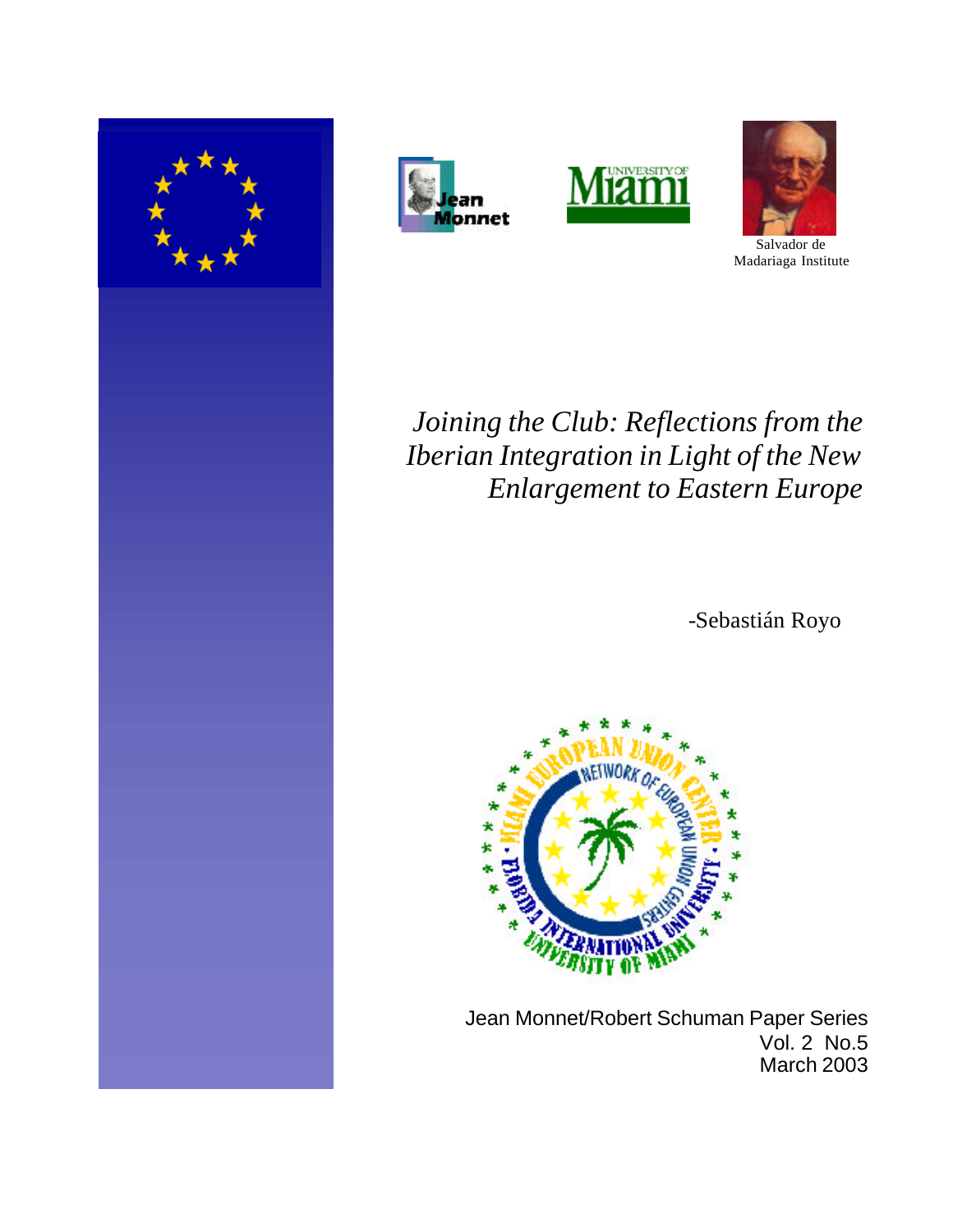#### **The Jean Monnet/Robert Schuman Paper Series**

The Jean Monnet/Robert Schuman Paper Series is produced by the Jean Monnet Chair of the University of Miami, in cooperation with the Miami European Union Center.

These monographic papers address issues relevant to the ongoing European Convention which will conclude in the Spring of 2003. The purpose of this Convention is to submit proposals for a new framework and process of restructuring the European Union. While the European Union has been successful in many areas of integration for over fifty years, the European Union must take more modern challenges and concerns into consideration in an effort to continue to meet its objectives at home and abroad. The main issues of this Convention are Europe's role in the international community, the concerns of the European citizens, and the impending enlargement process. In order for efficiency and progress to prevail, the institutions and decision-making processes must be revamped without jeopardizing the founding principles of this organization. During the Convention proceedings, the Jean Monnet/Robert Schuman Papers will attempt to provide not only concrete information on current Convention issues but also analyze various aspects of and actors involved in this unprecedented event.

The following is a list of tentative topics for this series:

- 1. The challenges of the Convention: the ability to govern a supranational Europe or the return to intergovernmental cooperation?
- 2. How will the member states figure in the framework of the Convention?
- 3. The necessity to maintain a community method in a wider Europe.
- 4. Is it possible for the member states to jeopardize the results of the Convention?
- 5. The member states against Europe: the pressures on and warnings to the Convention by the European capitals.
- 6. Is it possible that the Convention will be a failure? The effects on European integration.
- 7. Similarities and differences between the European Convention and the Philadelphia Convention of 1787.
- 8. The role of a politically and economically integrated Europe in the governance of the world.
- 9. How important is European integration to the United States today?
- 10. The failure of a necessary partnership? Do the United States and the European Union necessarily have to understand each other? Under what conditions?
- 11. Is it possible to conceive a strategic partnership between the United States, the European Union and Russia?
- 12. Russia: a member of the European Union? Who would be interested in this association?

Miami European Union Center **Jean Monnet Chair Staff:** University of Miami Joaquín Roy (Director) 1531 Brescia Avenue Aimee Kanner (Editor) Coral Gables, FL 33146-3010 Roberto Domínguez (Research Assistant) Phone: 305 -284 3266; Fax: 305 -284 4875 Nouray Ibryamova (Research Assistant)<br>E-Mail: irov@miami.edu Mariela Arenas (Research Assistant) Webs: www.miami.edu/international -studies/euc www.euroy.org; www.miamieuc.org

Mariela Arenas (Research Assistant)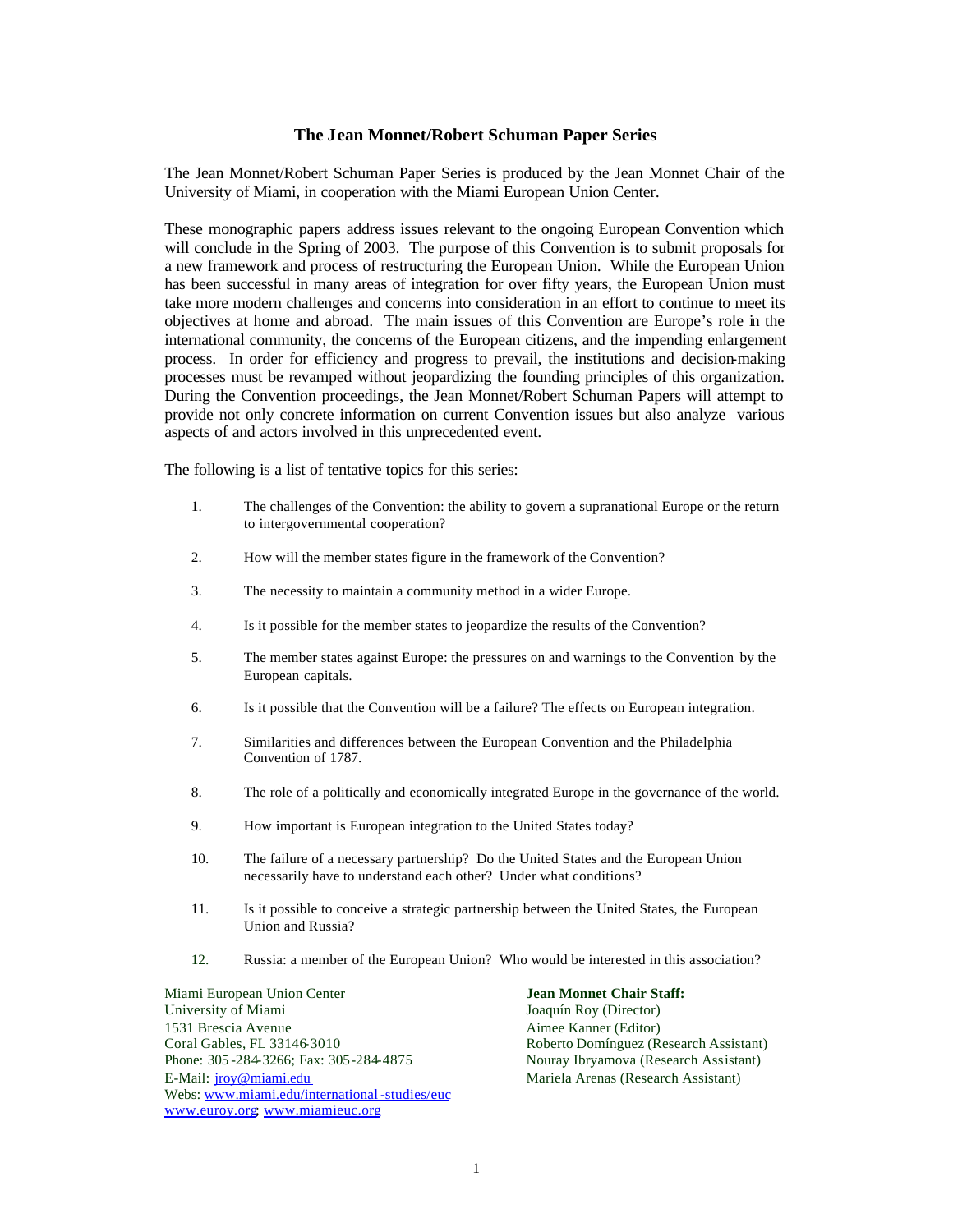# **Joining the Club: Reflections from the Iberian Integration in Light of the New Enlargement to Eastern Europe**

Sebastián Royo<sup>\*</sup>

The Jean Monnet Chair University of Miami Miami, Florida March 2003

Dr. Royo is an Assistant Professor in the Government Department at Suffolk University in Boston and affiliate and co-Chair of the Iberian Study Group at the Minda de Gunzburg Center for European Studies at Harvard University. Royo's articles and reviews on Southern Europe and Latin American politics have appeared in *South European Society & Politics*, *West European Politics* , *SELA*, *Democratization, Perspectives on Politics* and other publications. His first book, *From Social Democracy to Neoliberalism: The Consequences of Party Hegemony in Spain, 1982-1996*, was published by St. Martin's Press in 2000. His second book, *A New Century of Corporatism? Corporatism in Southern Europe: Spain and Portugal in Comparative Perspective*, was published by Greenwood Publishing in 2002. Royo has recently co-edited a volume about the impact of EU membership on Spain and Portugal: *From Isolation to Integration –Spain and Portugal in the European Union after 15 Years*. It will be published by Frank Cass in 2003. He is preparing a policy study analyzing the influence of economic institutions on economic policies and competitiveness in Iberia and Latin America. His research interests include corporatism, Southern European and Latin American politics, the European Union, the impact of globalization on national economies, the impact of institutions on economic policy and business behavior, and the future of the welfare state.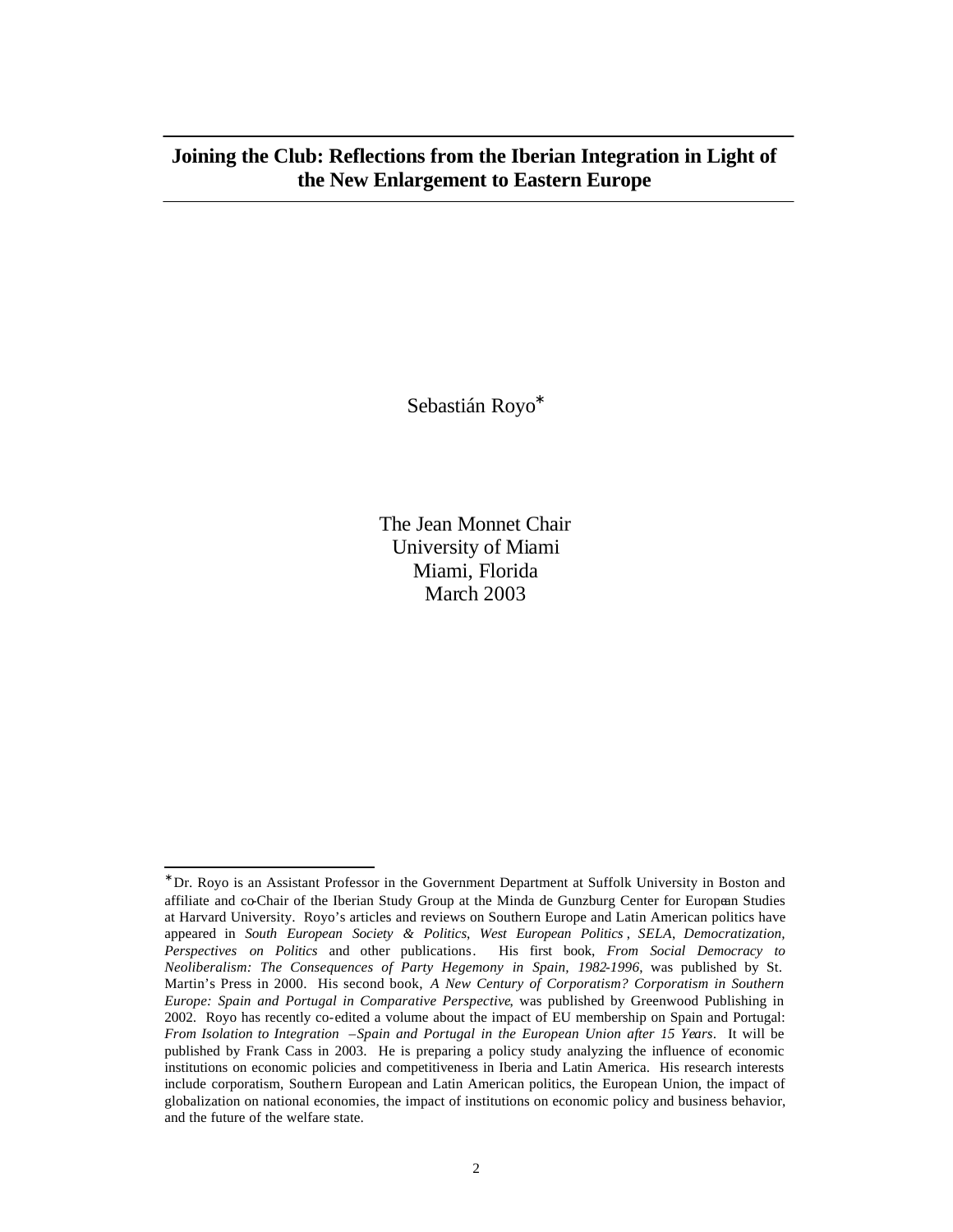# **JOINING THE CLUB: REFLECTIONS FROM THE IBERIAN INTEGRATION IN LIGHT OF THE NEW ENLARGEMENT TO EASTERN EUROPE**

# **Introduction**

l

After decades of relative isolation under authoritarian regimes, the success of processes of democratic transition in Portugal and Spain in the second half of the 1970s paved the way for full membership in the European Community. For Spain, Portugal, and their European Community (EC) partners this momentous and long awaited development had profound consequences and set in motion complex processes of adjustment.<sup>1</sup>

There was no dispute that the Iberian countries belonged to Europe. This was not just a geographical fact. Spain and Portugal shared their traditions, their culture, their religion, and their intellectual values with the rest of Europe. Moreover, both countries had historically contributed to the Christian occidental conceptions of mankind and society dominant in Europe. Without Portugal and Spain the European identity would only be a reflection of an incomplete body. Iberian countries belonged to Europe. Their entry into the European Community was a reaffirmation of that fact, and it would enable both countries to recover their own cultural identity, lost since the Treaty of Utrecht, if not before.

The Iberian enlargement strengthened Europe's strategic position in the Mediterranean and Latin America, and led to the further development of a European system of cohesion and solidarity. Spain and Portugal offered a new geo-political dimension to the Union, strengthening it southwards, and ensuring closer ties with other regions that had been peripheral to the EC. This process was fostered with Spain's accession to NATO on June 1982, after a long controversy within the country.<sup>2</sup>

The purpose of this paper is to use the experience of Portugal and Spain in the European Union (EU) as an opportunity to reflect on what has happened to both countries since 1986 and draw some lessons from the Iberian experiences that may be applicable to Eastern European countries. This paper will identify the basic changes in

<sup>1</sup> References to the European Economic Community (EEC) or the European Union (EU) can be misleading if the historical period covered extends past the last two decades. This chapter addresses themes in the European Economic Community prior to the introduction of the European Union label in the Maastricht Treaty of 1991. The terms 'the European Community' (EC) or 'the European Union' (EU) are used indistinctly to refer to the European integration process and institutions throughout the article. Similarly, 'Europe' is here always used to refer to the countries that are members of the European Union, either before or after the Maastricht Treaty. In section three when I focus on the ongoing enlargement process, I refer to the EU.

<sup>&</sup>lt;sup>2</sup> The Spanish Socialist Party, PSOE, under its leader Felipe González had led the opposition to integration in NATO. When it won the general election the following October, Mr. González used the threat of exiting the Alliance as a tool to speed the negotiations with the EC. The Socialist government linked the permanence in NATO with the country's accession to the Community and "threatened" the U.S. and the EC members with a referendum on the country's permanence in NATO that he had promised during the electoral campaign. In the end Mr. González himself supported Spain's continued membership in the Alliance during this referendum, and Spain achieved its objective of joining the Community. Nevertheless, this shows that political considerations, again, were critical during the negotiation process. See Gómez Fuentes 1986, pp. 41-42.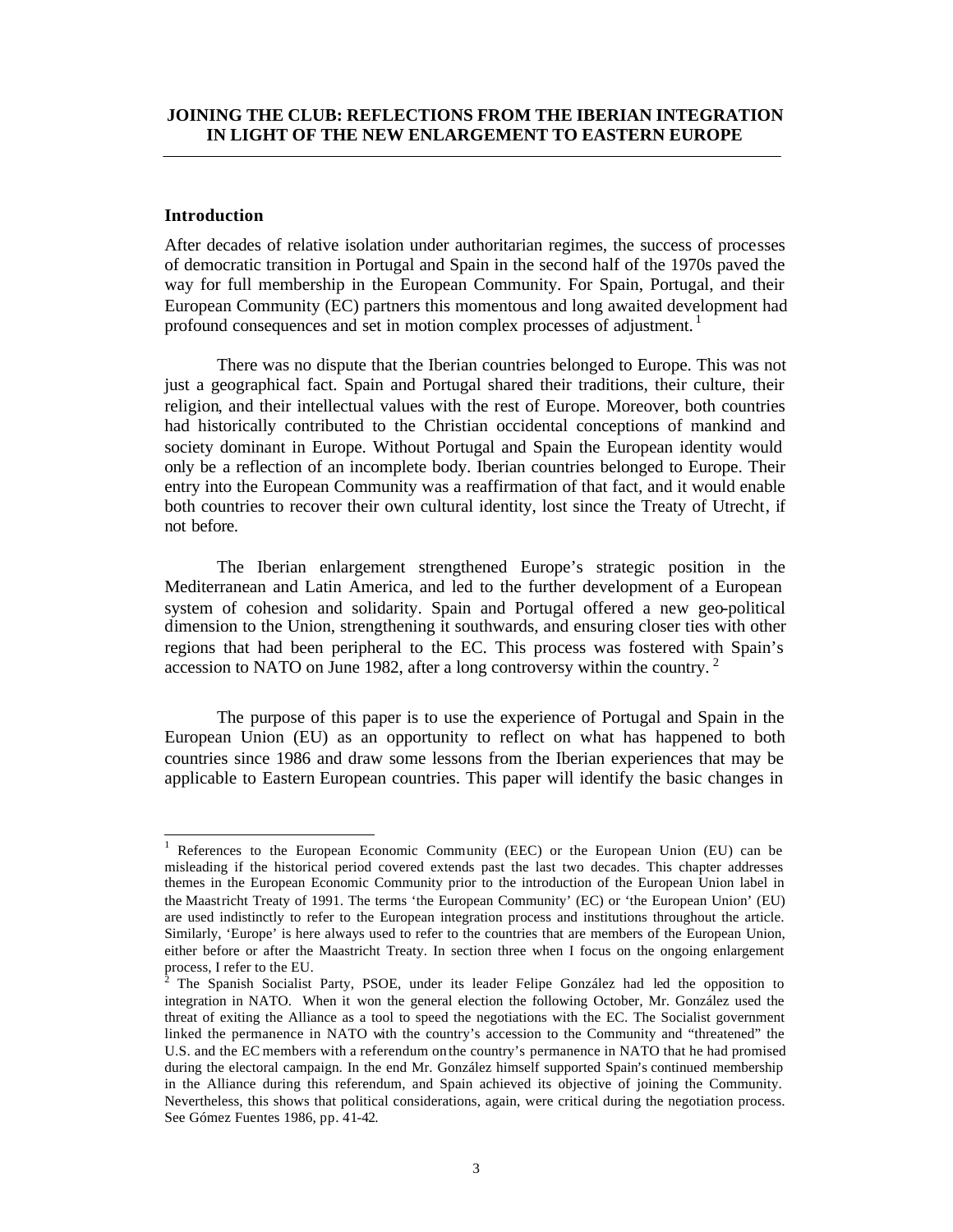the economies and societies of Portugal and Spain that occurred as a result of European integration.

Entry into the EC has brought many benefits to both Spain and Portugal. In sixteen years both countries have successfully turned around the unfavorable conditions of their accession treaties (particularly Spain). EU membership has improved the access of both countries to the European common policies and the EU budget. At the same time Portugal and Spain's trade with the Community has expanded dramatically over the past fifteen years, and there has been a significant increase in foreign investment. One of the main consequences of these developments has been a reduction in the economic differentials that separated each country from the European average. Since 1986, Portugal's average per capita income has grown from 56 percent of the EU average to about 74 percent, while Spain's has grown to 81 percent. The culmination of this process was the participation of both countries as original founders of the European Economic and Monetary Union in 1999.

From the standpoint of European policy, EC membership mattered to Spain and Portugal because the EC's decisions directly affected the Iberian countries. Indeed, some of the decisions adopted by the EC had an even greater impact over these economies than some decisions of their national administrations. In this regard, entry into the EC has allowed both countries to have influence on decisions taken at the European level, which affected both countries, and over which before accession they had little influence, and in any case, no voting power. Since their accession, Portugal and Spain have played an important role in the process of European integration and have become again key actors in the European arena. At the same time, they have contributed decisively to the development of an institutional design of the European Union that has been largely beneficial to their interests. Finally, Portugal and Spain have participated successfully in the development and implementation of the Single Market and the Economic and Monetary Union (EMU).

The process of integration into Europe has also influenced cultural developments. As part of their democratic transitions and European integration, both countries attempted to come to terms with their own identities, while addressing issues such as culture, nationality, citizenship, ethnicity, and politics. At the dawn of the new millennium it would not be an exaggeration to sa y that the Spaniards and the Portuguese have become "mainstream Europeans," and that many of the cultural differences that separated these two countries from their European counterparts have dwindled as a consequence of the integration process.

EU integration, however, has also brought significant costs in terms of economic adjustment, loss of sovereignty, and cultural homogenization. In addition, accession has also brought more integration but also fears (exacerbated by issues such as size, culture, and nationalism).

At a time when European countries are on the threshold of major change, with an ambitious plan to integrate the economies of Central and Eastern Europe, the lessons derived from analysis of the Spanish and Portuguese experiences should be instructive to scholars, students, and policymakers working on expansion and integration issues. Moreover, the examination of these two cases will shed new light on the challenges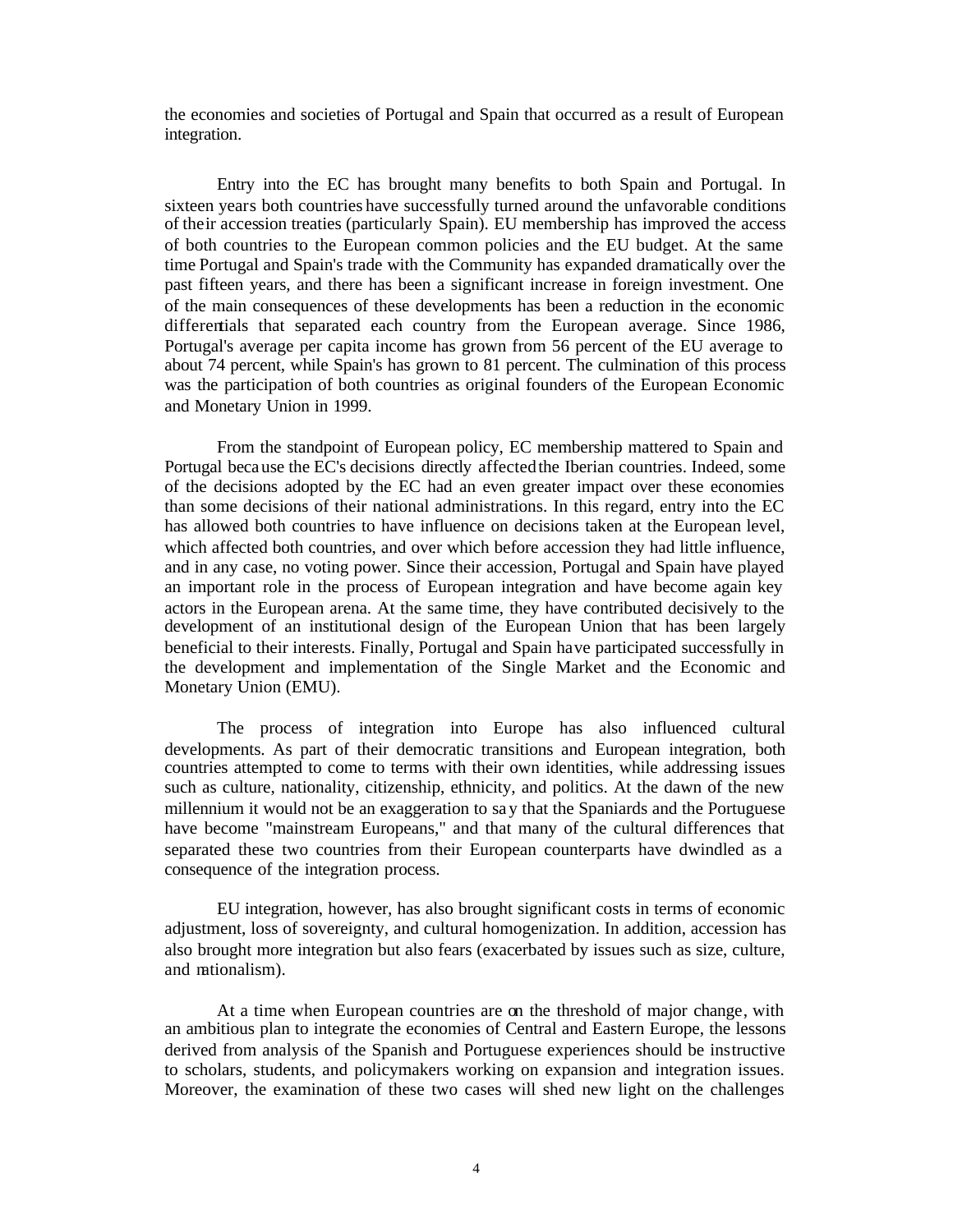(and opportunities) that less developed countries face when trying to integrate regionally or into the global economy.

The paper proceeds in three steps. I analyze first the consequences of the EU integration for the Iberian countries. In the following section, I examine the challenges presented by the ongoing enlargement of the EU for Portugal and Spain. The paper closes with some lessons for Eastern European countries. A central argument will be that political considerations were key in the decision by Spain and Portugal to join the EC.

# **Consequences of EU Integration**

#### Political and Sociological Consequences

EU membership was decided on the basis of political rather than economic considerations. Nearly forty years of authoritarianism, which kept both Iberian countries marginalized from the process of European integration, further increased their desire to become part of the EC. Indeed, in the second half of the past century, the European Community epitomized in the eyes of the Portuguese and Spanish citizens the values of liberty, democracy, and progress absent in both countries. In the words of a famous Spanish philosopher, Ortega y Gasset, 'Spain is the problem and Europe the solution.' In addition, Iberian entrepreneurs knew that their only future lay in Europe. Belonging to the European club was a mission not to be questioned. After years of relative isolationism, both countries finally joined the European integration process in the expectation that it would help consolidate their newly established democratic institutions, modernize their outdated economic structures and finally, normalize relations with their European neighbors.

Over the last sixteen years Portugal and Spain have undergone profound transformations. The democratic regimes installed in the 1970s have lasted far longer and attained a greater degree of stability than earlier democratic episodes in both countries. EC membership finally ended the political isolation of both Iberian countries. As one illustrious Spanish intellectual stated:

"For the last two centuries Spain has practically been neutralized in the international field. Having our country cease to be an active element in the process of world history, we Spaniards have lost, not just the necessary mental habits, but also the very notion of sharing our destiny in the march of the Universal History."<sup>3</sup>

Indeed, EC membership paved the way for the complete incorporation of both countries into the major international structures of Europe and the West, as well as the normalization of Portugal and Spain's relations with their European partners. Portugal and Spain have become, again, important players in Europe. At the domestic level, Portugal and Spain undertook deep processes of institutional, social, and cultural reforms. Hence, from a political standpoint EU integration has been an unmitigated success, as both countries have consolidated their democratic regimes and institutions.

<sup>3</sup> Sánchez Albornoz 1973, p. 281.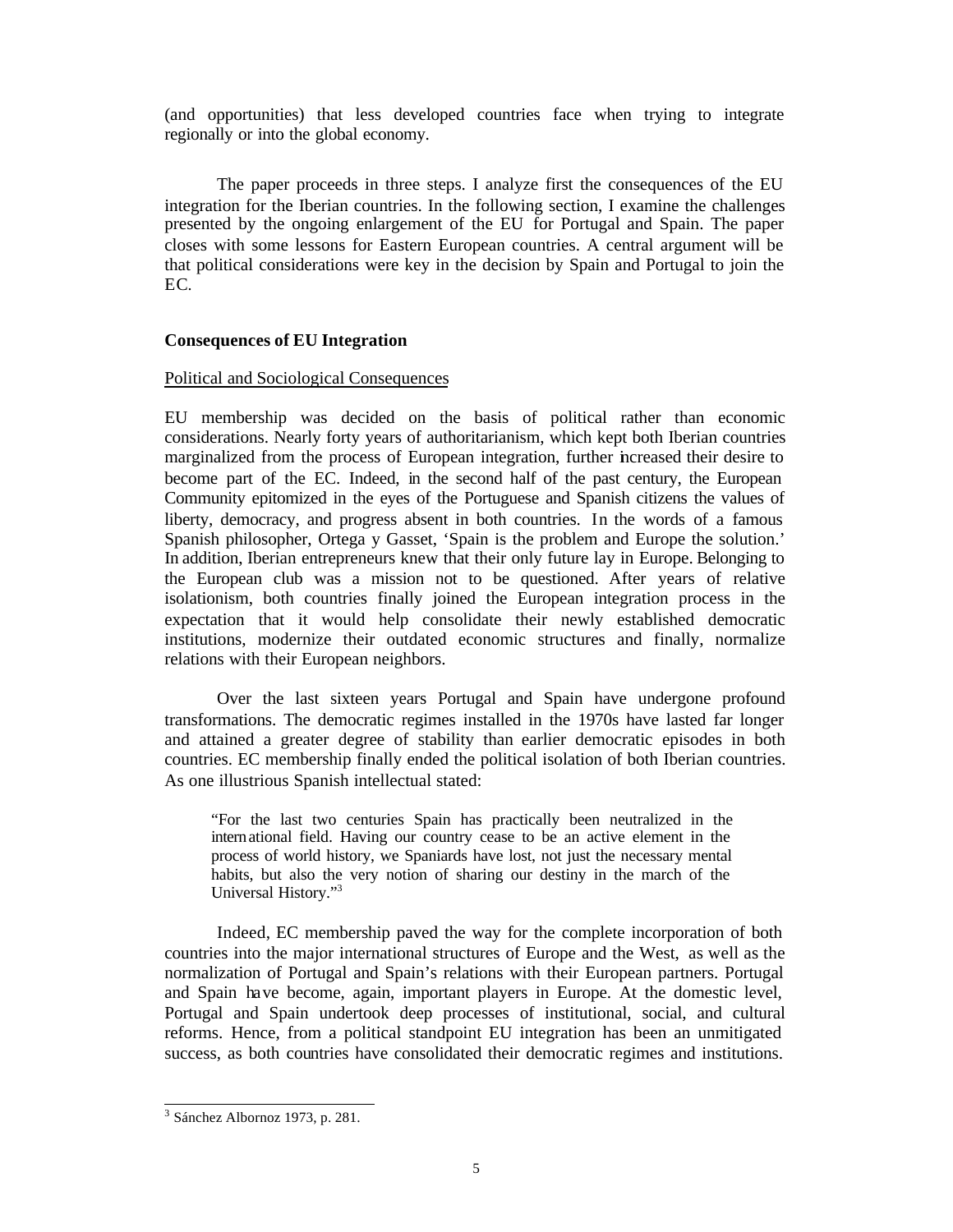The two processes—European integration and democratization—are thoroughly intertwined.

The EC (and international pressures in general) were unquestionably important in this development.<sup>4</sup> When the European Community was founded, it pledged to protect the principles of peace and liberty. Whatever other difficulties or problems may arise, this was the fundamental objective of the Community. Given this commitment, the still young democracies of Spain and Portugal needed to be given a positive answer regarding their integration. Otherwise, there would be the risk of weakening these new democracies that Europe had committed to defend. This objective was clearly stated by European leaders, "The accession of Spain to the Community emanates from a political purpose, aiming at the stability, the consolidation and the defense of the democratic system in Europe."<sup>5</sup> The European Commission itself recognized the fact that integration into the EC was essentially a political choice. The opening of the negotiations was an explicit recognition that major changes had taken place in Spain and Portugal, which needed to be protected and consolidated within the European context. In other words, the political, economic and social stability of Portugal and Spain were perceived as stability factors for the Community itself.<sup>6</sup>

In Portugal and Spain, integration was viewed by the political and economic elites as the best way to consolidate the fragile structures of the Iberian democracies, and therefore, Europeanization and democratization were considered complementary processes. Formal accession negotiations to enlarge the EC began with Portugal in October 1978 and with Spain in February 1979. Accession was viewed as a means to consolidate political and economic reforms in both countries. After almost forty years of authoritarianism and very little democratic experience, democracy was still uncertain in Iberia. In Spain, the failed *coup d'état* led by Colonel Tejero in February of 1981 was a rude awakening to the reality of the fragility of the new democratic regime. In Portugal the instability and uncertainties surrounding the failed revolutionary attempt of the 1970s highlighted the precariousness of the democratization process. The lessons from both experiences were very important for both countries. Portugal and Spain still had to go a long way to strengthen their democratic reforms and institutions. On the other hand, the Spanish King's firm stance in favor of democracy, as well as the rejection by the overwhelming majority of the population of Tejero's attempt, offered positive perspectives for the newborn democracy. In Portugal the excesses and instability of the revolutionary period offered strong signals about the potential pitfalls of a transition gone adrift. In this context Portugal and Spain's application to the EC sought to strengthen their young democratic processes. Indeed, it is generally acknowledged that the underlying reasons for the integration of Portugal and Spain in the EC were mostly political. Political forces were particularly dominant in shaping the direction of events in the enlargement as well as in determining the terms of accession. In many cases not only the general public but also many political parties had not fully grasped the full economic consequences of the integration.<sup>7</sup>

<sup>&</sup>lt;sup>4</sup> The democratization literature has theorized about how external influences may affect democratization processes and has generated a range of concepts. Pridham (2002, 183) outlines the following ones: "diffusion, contagion, consent, penetration, demonstration effect, emulation, reaction, control (or, externally monitored installation of democracies), incorporation, obviously interdependence, and finally conditionality."

<sup>5</sup> Rippon 1980, p. 107.

<sup>6</sup> González 1980, p. 47.

<sup>7</sup> Vaitsos 1982, p. 243.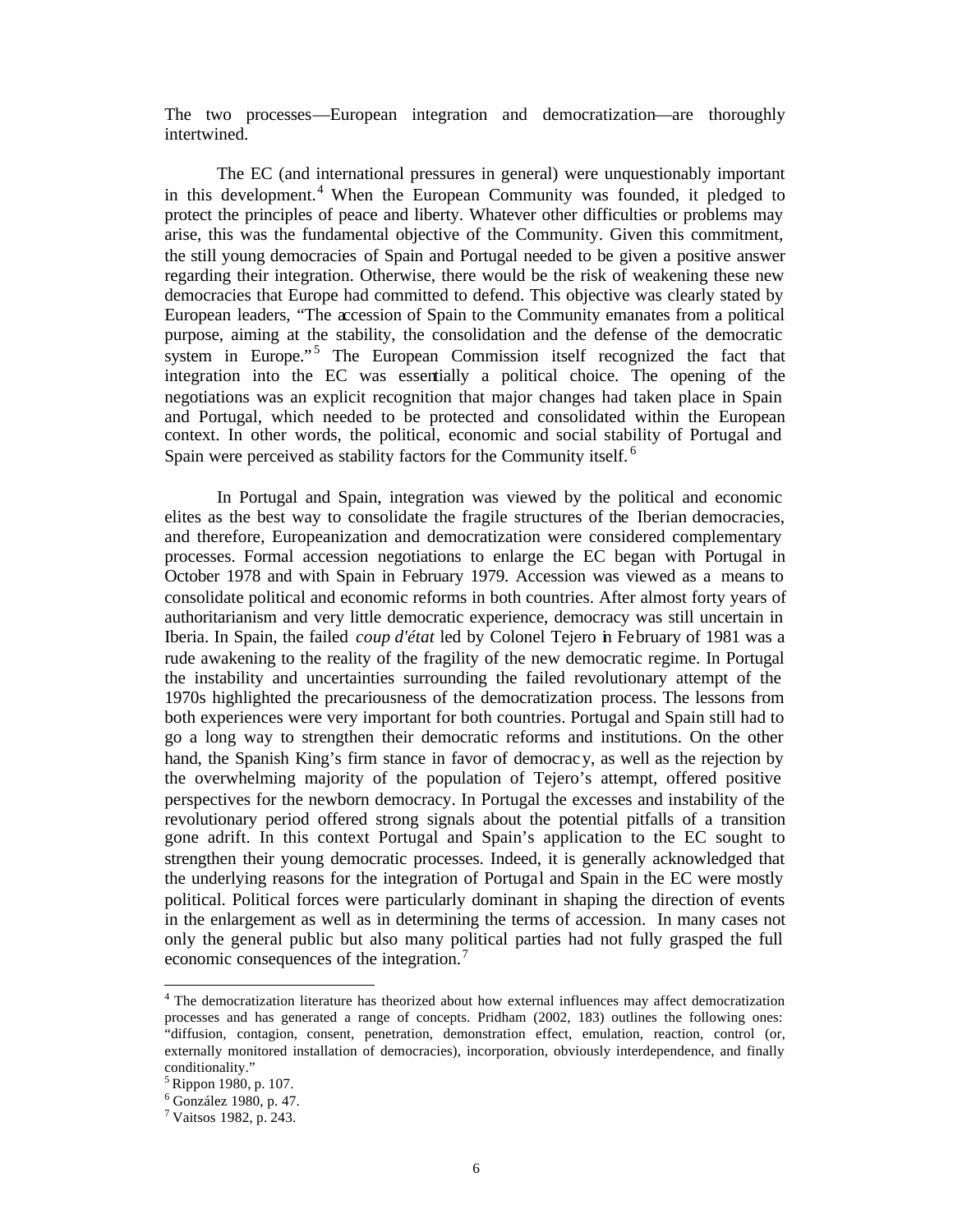Some scholars have theorized on the influences European integration has had on the Iberian democratization processes focusing on its symbolic impact (i.e. "the identifica tion of EU with liberal democracy and political freedom"), the pressures induced by the democratization pre-requisite for membership; the effect of membership prospects on domestic policies and policy direction; and finally, the involvement of political and economic elites in European institutions during negotiations as well as their participation in European transnational networks.<sup>8</sup>

In the Iberian cases the EC played a significant role in the success of this process. In addition to the EC's demonstrative and symbolic influence due to the EC association with democracy and freedoms, the EC had important indirect levers, particularly during the negotiations for accession, to influence the direction of events and the decisions of policymakers and economic actors (i.e., economic incentives). During the early phases of the democratization processes, the most important lever was, obviously, the democratic precondition for EC entry. Brussels defined explicitly the institutional conditions that would satisfy this requirement and European leaders made them very explicit to the Iberian leaders. According to Pridham these conditions included: "the inauguration of free elections; the predominance of parties supportive of liberal democracy; the existence of a constitutio n; and evidence of a reasonably stable government led, if possible, by a political figure known and approved in European circles."<sup>9</sup> European leaders stated that accession negotiations would not proceed and the applications from these countries would not be considered as long as these countries did not demonstrate significant progress in these areas.

In addition, the repetitive refusals to consider the Spanish application for membership during the Franco years strengthened the positions of opposition groups and economic actors supporting democracy. They used EC membership as an additional inducement to support democratization and convince the Spanish people of the potential benefits of membership. In addition, democratization processes received explicit support from the EC. Following the failed *coup d'etat* of 1981 the European Parliament (and many European leaders) passed a resolution condemning it and expressing support for Spanish democracy. The message was loud and clear: the success of the coup would have resulted in the immediate cancellation of the accession negotiations. The decision to proceed with the negotiations was therefore the ultimate lever in the hands of the EC to push for democratization in both countries. In Portugal, following the revolution of April 1974, European governments exerted considerable bilateral pressures to follow through with the democratization process.<sup>10</sup> These developments obviously had an impact on Portuguese and Spanish economic and political actors during the transition and contributed to the consolidation of the new democratic regimes. Finally, the Iberian leaders used the fragile and unstable situation of their countries as leverage to push forward the accession process and to obtain financial and institutional support from the European governments, which they used to strengthen their domestic position, as well as legitimize the system and the new democratic institutions.

EC membership has also contributed to the consolidation of the Iberian democratic regimes.<sup>11</sup> Pridham argues that membership has had the following impact:

 8 Pridham, 2002, pp. 185-86.

<sup>9</sup> Pridham, 1991, pp. 234-35.

<sup>10</sup> Pridham 2002, pp. 188-89 and Pridham 1991, pp. 234-35.

<sup>11</sup> Pridham 2002, pp. 194-205.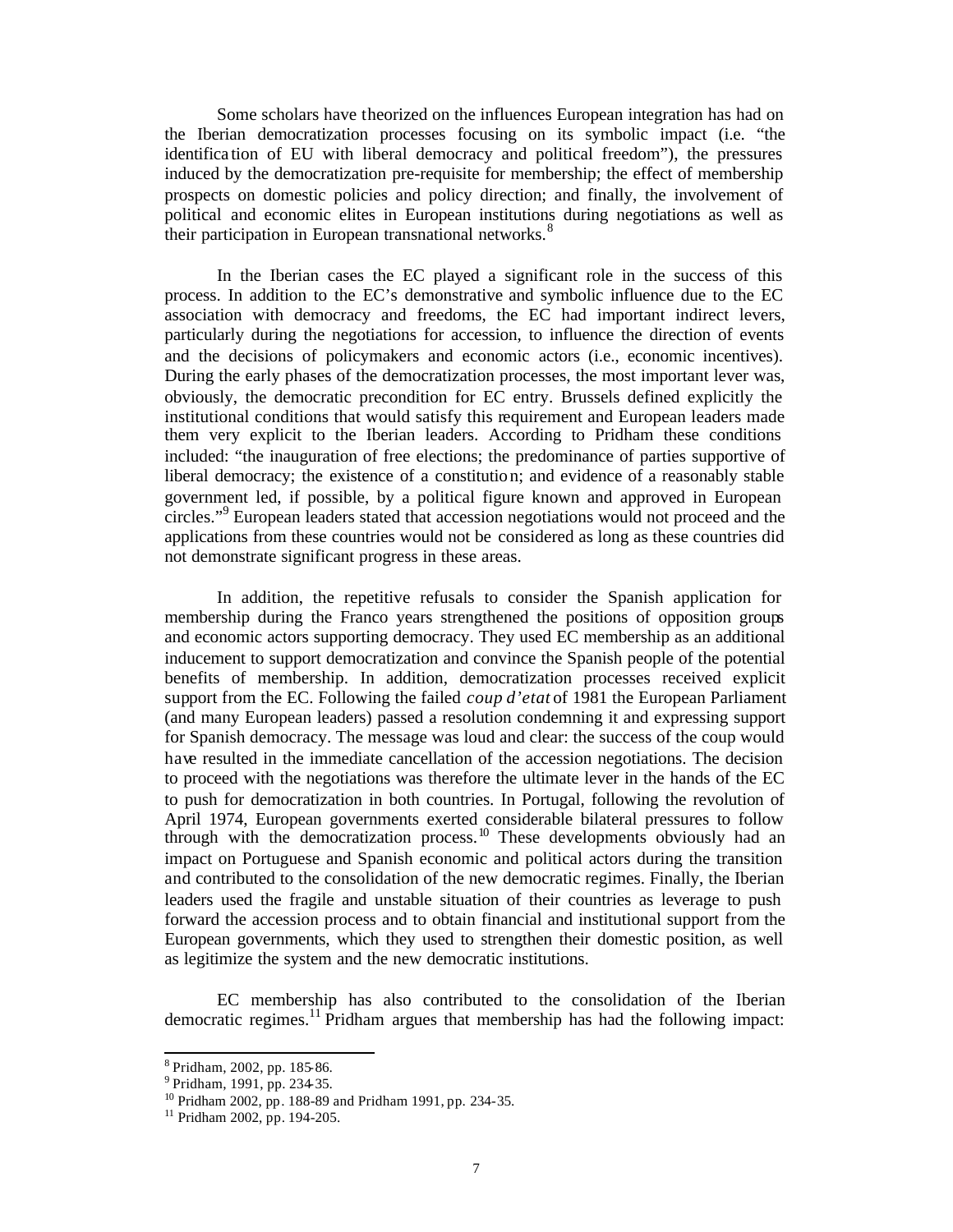First, it helped link "enhanced national self-image with possible feelings for democracy." In addition, financial contributions from the EC budget as well as the economic benefits of membership (i.e. FDI), contributed to improve economic conditions and mitigated some of the negative effects of liberalization and modernization of the outdated economic structures of both countries. In turn, improved economic conditions and better prospects for social and political stability influenced public opinion and helped to legitimize the new system and to strengthen support for democracy. Membership also forced the Iberian countries to align their institutions to the *acquis communitaire*, which reinforced democratic practices and induced democratic governments to push for administrative reforms and decentralization (for instance, Portugal reformed its Constitution in 1989 to allow for re-privatization of companies that had been nationalized during the revolution). Finally, membership also promoted elite socialization and the development of transnational networks, which, for instance proved vital for the strengthening of interest groups and political parties (such as the Spanish and Portuguese Socialist parties, which received substantive support from their European counterparts). The development of economic interests and networks at the European level also strengthened the support of economic actors for democracy.

The EC, however, lacked the direct intervention instruments (such as armed intervention) that could have had a systemic effect on the Iberian democratization processes. The actors involved in the transition had the powers to influence events and, hence, they were the ones that ultimately determined the final outcomes. Domestic dynamics are thus, critical. The process of European integration interacted with a wide variety of domestic social, political, and economic factors that shaped the new democracies. In Spain a radical and unparalleled process of devolution to the autonomous regions has led to a decentralized state that has culminated with the development of the Autonomous Communities.<sup>12</sup> In Portugal, following the collapse of the revolutionary attempt, the state also undertook a systemic process of modernization. However, the two transitions were substantially different. In Portugal, the road to democracy started with a clear break, the coup of April 25, 1974. In Spain, on the contrary, the transition was more consensus-oriented. These two paths to democracy (among other factors) have resulted in enduring differences in the two Iberian democracies in terms of institutional developments (i.e., in Portugal, a decentralization attempt was defeated in a referendum), economic performance (i.e., Spain has experienced higher levels of unemployment), and collective life (i.e., support for unions and political parties is higher in Portugal than in Spain, and differences in labour participation rates). Indeed, European integration has not eliminated major differences between the Iberian countries. In addition, integration cannot explain the broader patterns of political transformation with its clearly identifiable underpinnings in the two countries. These enduring differences illustrate the limitations of research attempts that have sought to causally link the Iberian democratic transitions to internationally rooted and domestically supported pressures for European integration. In the end, as it has been correctly stated by Fishman (2001:8) "the political motivations guiding their assessment of Europe during the crucial years leading up to EC membership were strongly shaped by the Iberian's held attitudes toward democracy and regime transition, attitudes formed within the context of the distinctive political experience of each case."

 $12$  Supporters of decentralization and the regionalist parties viewed the process of European integration as a model of decentralization, and saw EC integration as an instrument to ensure the decentralization of the Spanish political system. See Alvarez -Miranda, 1996 and Magone 2002, p. 229.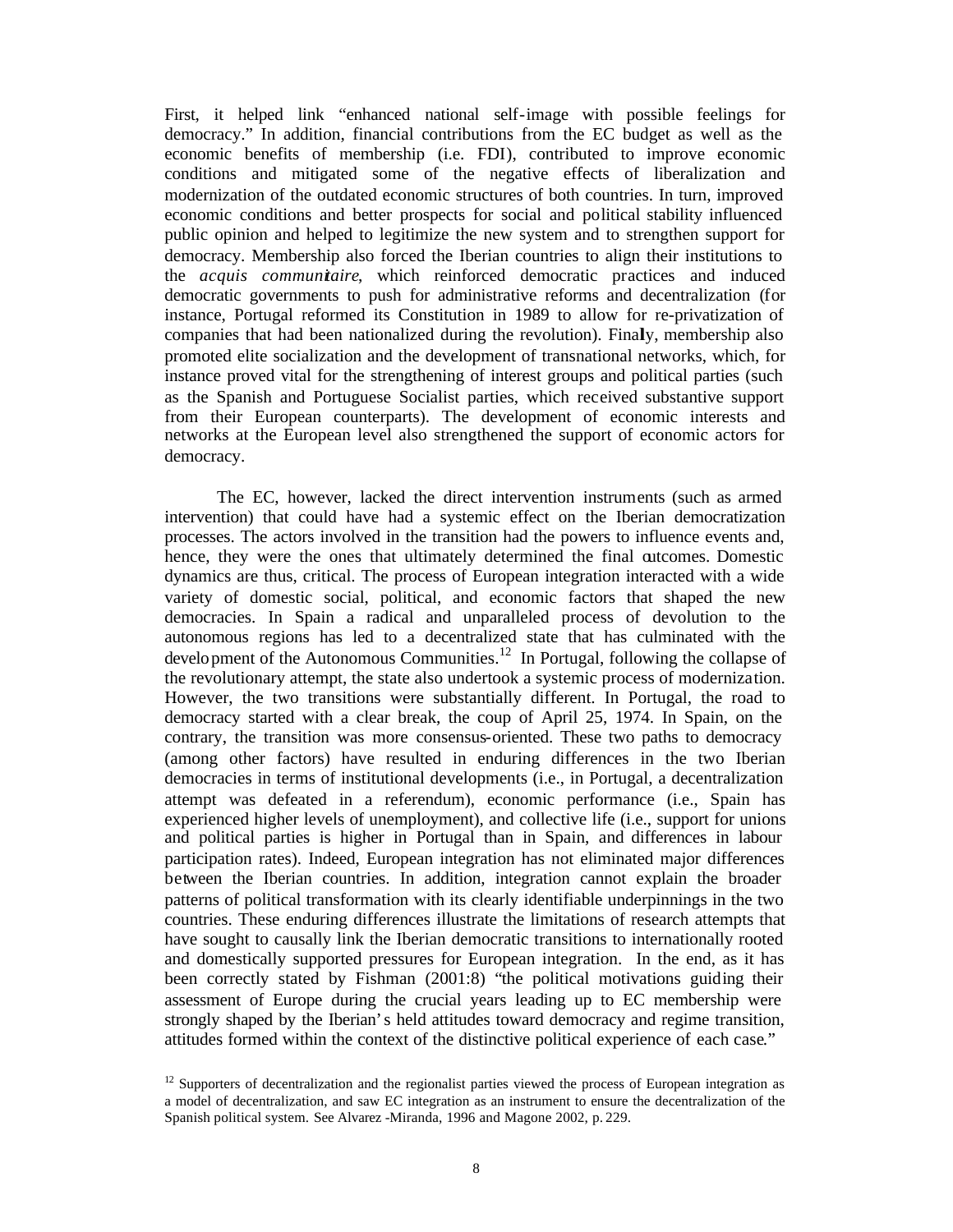From a sociological standpoint EU membership has also resulted in attitudinal changes that have influenced the political culture of both countries. From the beginning there was strong support from public opinion and elites for the integration of both countries into Europe as a means to consolidate the new democratic regimes. They viewed democratization and European integration as part of the same process. Hence, successive governments in both Portugal and Spain associated European integration with the modernization of their countries and this helped shift public opinion's attitudes towards their governments and democracy. In addition, other scholars have noted that by allowing for the active involvement of both countries in European institutions, European integration contributed to change the 'isolationist-fatalist attitude' of the political classes. <sup>13</sup> Public opinion surveys from *Eurobarometer* and Madrid's Center of Sociological Investigations have shown a sustained increase in positive ratings effects for the functioning of democracy. Support for the relationship between the Iberian countries and the EU has been widespread in both countries since 1986 despite fluctuations. This almost unanimous consensus in favor of integration into Europe seems to be the consequence of Portugal and Spain's need to overcome their historical isolation from the rest of Europe since the nineteenth century until the end of the authoritarian regimes in the 1970s. This development contributed to the legitimating of the new democratic system (and thus the consolidation of democracy).

However, the greatest consensus elicited toward the EU is instrumental (particularly in Spain), with levels of diffuse affective support for the EU being low, although high in comparative perspective. The polling data collected by Madrid's Center of Sociological Investigations (CIS) and *Eurobarometer* show that Portuguese and Spaniards feel linked by geographical and affective feelings to Europe and Europeans. However, they do not identify cbsely with a so-called "common European" culture." The reason for this is that despite a shared history and traditions, there is an absence of a pre-modern common past and a European heritage that would have allowed for the emergence of a unified European identity. Therefore, the image of a "European community" among Iberian people is very weak. Indeed, they perceive the EU as an economic community, not so much as a community of Europeans. The *Eurobarometer* and CIS polling data show that the perceptions from Iberian citizens about the personal and collective benefits derived from EU membership are one of the key factors that help explain their attitudes towards the process of European integration. Consequently, it is not surprising that polling data show that Portuguese and Spaniards have a utilitarian and instrumentalist concept of the EU—i.e. they evaluate the consequences of membership over issues such as living costs, infrastructures, job opportunities, wages, etc. Iberian citizens develop an implicit cost/benefit analysis and based on this evaluation adopt a position in favor or against European integration. Hence, approval of Europe seems to coincide with the economic cycles: low during economic recessions, and high during periods of economic growth. Finally, when comparing the attitudes of Spanish and Portuguese citizens' vis-à-vis other European citizens the former support the EU more, but also stress further the need to build a social Europe. $^{14}$ 

<sup>13</sup> Magone 2002, p. 225.

<sup>&</sup>lt;sup>14</sup> From CIS: *Opiniones y actitudes de los españoles ante el proceso de integración aropea*. Madrid: 1999, pp, 131 -32 ; and Magone 2002, pp. 223-33.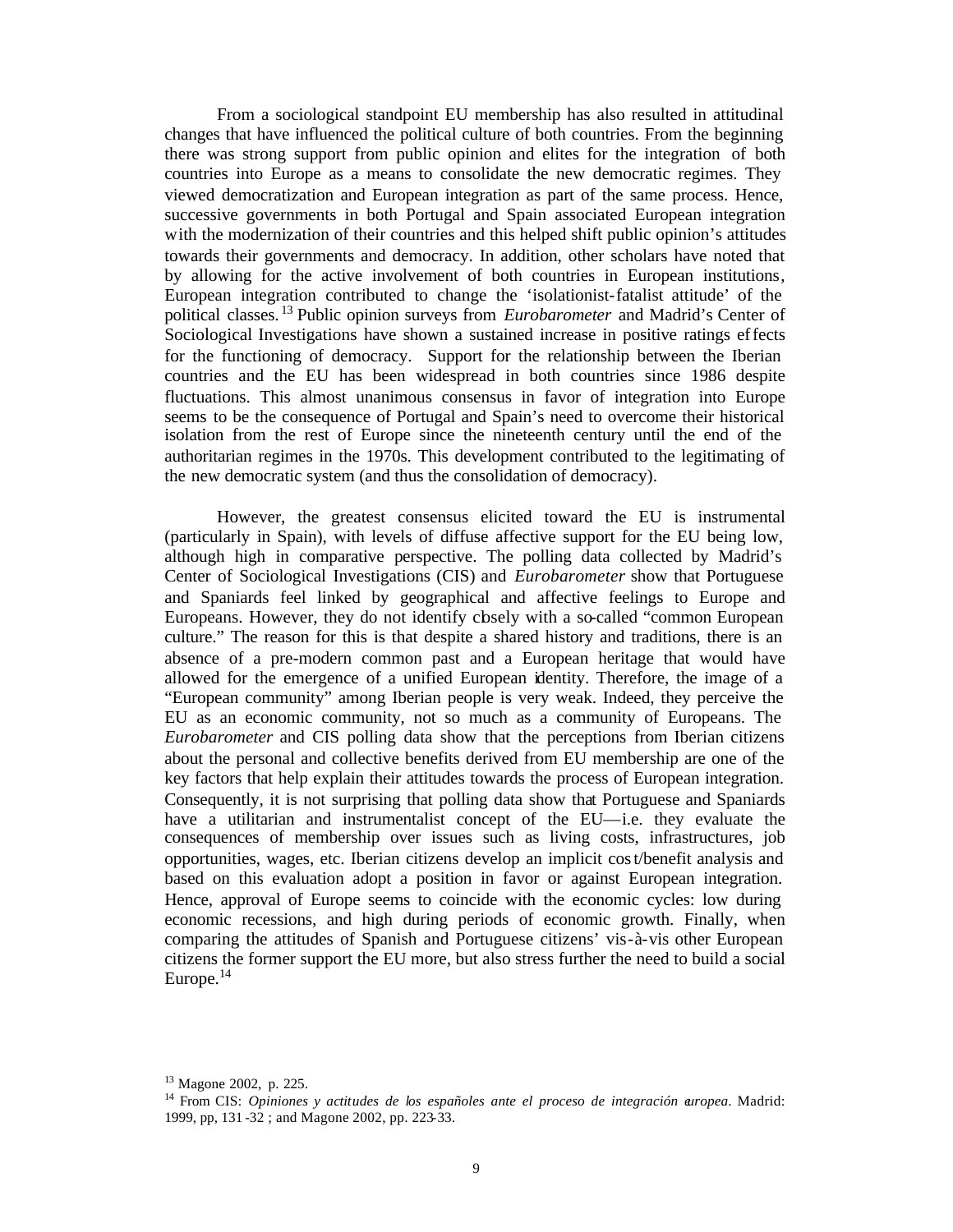|                 | ЕU<br><b>Membership</b><br>is Good | <b>Trust the</b><br><b>European</b><br>Commission | <b>Support</b><br><b>EMU</b> | <b>Support</b><br>CFP | <b>Support</b><br><b>CSP</b> | <b>Support</b><br><b>New</b><br><b>Members</b> |
|-----------------|------------------------------------|---------------------------------------------------|------------------------------|-----------------------|------------------------------|------------------------------------------------|
| <b>Spain</b>    | ხა                                 | 62                                                | 68                           | 68                    | 76                           | 58                                             |
| <b>Portugal</b> | 01                                 | 52                                                |                              |                       |                              |                                                |

**Table 1: Support for EU, EMU, CFSP, and Enlargement**

*Source*: *Eurobarometer*, October-November 2000.

Finally, it is important to stress that in terms of political behavior, EU membership has not transformed activism and political participation in Portugal or Spain. Levels of support for democracy as a legitimate political regime, preferable to any other alternative, have usually remained high (around 80 percent of the responses in surveys), and Portuguese and Spaniards declare themselves satisfied with the functioning of democracy. Yet, political cynicism continues to be a major component of political attitudes and the political behavior of Portuguese and Spanish citizens. These countries still have the lowest levels of participation of Western Europe and membership in political and civic associations remains very low. At the same time, citizens do not have a feeling of political influence and express a strong sense of ambivalence towards political parties and the political class, which is translated into a rather low interest in politics.<sup>15</sup>

#### Economic and Social Consequences

Economic conditions in Spain and Portugal in the second half of the 1970s and first half of the 1980s were not buoyant. The world crisis caused by the second oil shock in the late 1970s and the lack of adequate response from the collapsing authoritarian regimes in both countries intensified the structural problems of these economies. Portugal had been a founding member of the European Free Trade Association (EFTA) and had lowered its trade barriers earlier, and was theoretically in a better position than Spain. However, Salazar did even less than Franco to encourage entrepreneurship and competition. This factor combined with the costs of the colonial wars, and the disruptions caused by the revolution and a near decade of political upheaval dramatically worsened the economic situation. For instance, in the 1960s Portugal's income per capita was about three quarters that of Spain and in the late 1980s it was only one -half. By the time of accession Spain was the EC's fifth largest economy, and Portugal its tenth. $16$ 

The economic crisis of the late 1970s and the first half of the 1980s had devastating consequences in both countries and made any additional adjustments caused by the accession to the EC a daunting prospect. In Spain the high unemployment levels, which reached 22 percent in 1986, suggested that any additional adjustment cost would have painful consequences.<sup>17</sup> In addition, the country was unprepared for accession i.e., Spanish custom duties remained on the average five times higher than the EC's and EC products faced a major disadvantage in the Spanish market because the country had a compensatory tax system and restrictive administrative practices that penalized harder

<sup>&</sup>lt;sup>15</sup> Pérez -Díaz, 2002, pp. 280-84 and Magone 2002, p. 232.

<sup>16</sup> From "Not quite kissing cousins," in *The Economist*, May 5, 1990, v. 315, n. 7653, p. 21.

 $17$  Hine 1989, p. 7.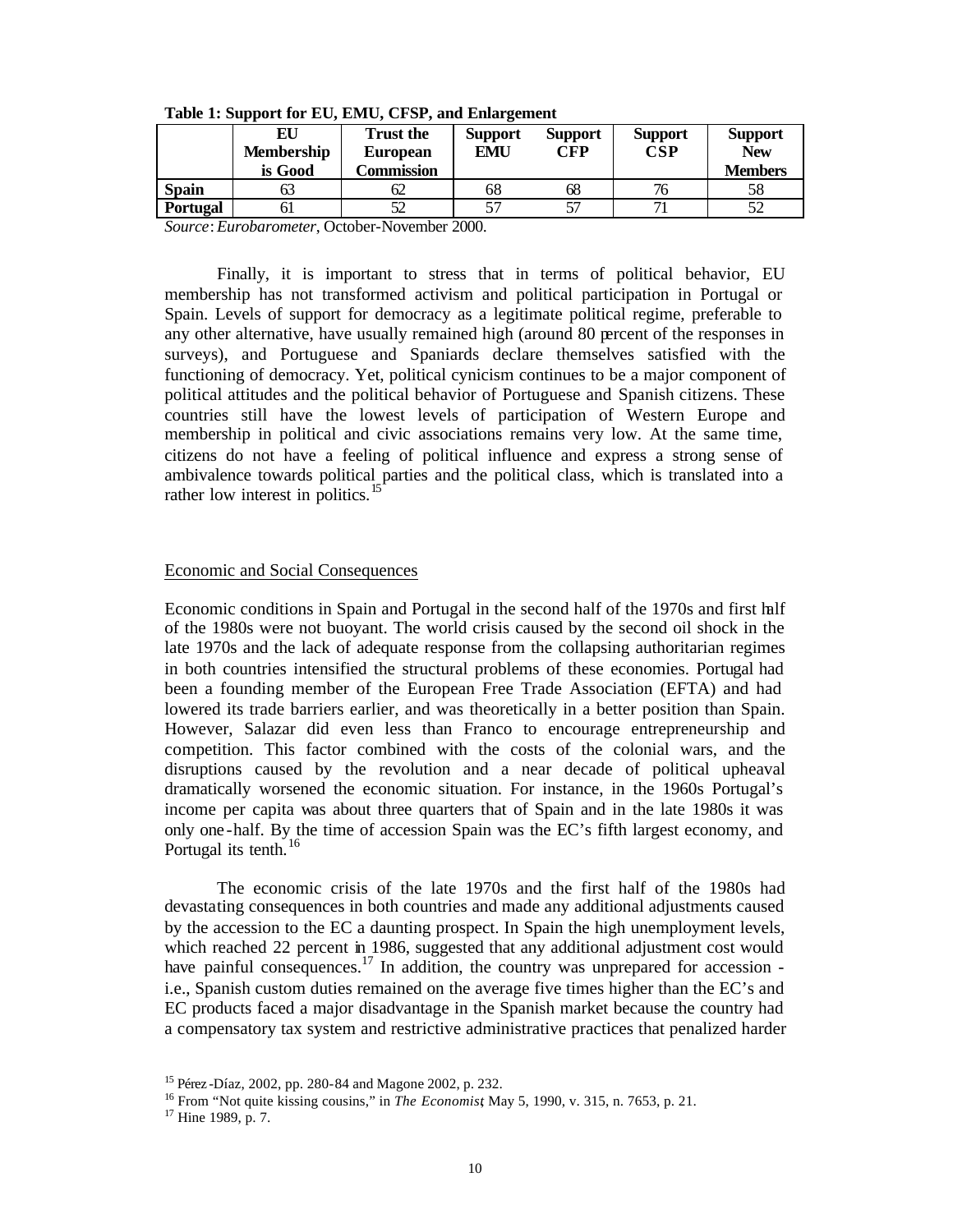imported products.<sup>18</sup> Slow license delivery was common, and contractors that sold vehicles in the country did not have import quotas to introduce cars into Spain from abroad. Finally, when Spain and Portugal knocked on the door of the EC for accession in 1977, protectionist institutions-which were incompatible with EC rules-were still fully operative in both countries. For instance, the Spanish government controlled through the National Institute of Industry (I.N.I) a considerable size of the economy, and subsidized public enterprises such as the auto making companies (SEAT, ENASA), as well as the metallurgic, chemical, ship construction and electronic sectors. This situation provided a considerable advantage for Spanish manufacturers, which were highly protected from foreign competition.

In this context, EU integration was a catalyst for the final conversion of the Iberian countries into modern Western-type economies. Indeed, one of the key consequences of their entry into Europe has been that membership has facilitated the modernization of the Iberian economies.<sup>19</sup> This is not to say; however, that membership was the only reason for this development. The economic liberalization, trade integration, and modernization of these economies started in the 1950s and 1960s and both countries became increasingly prosperous over the two decades prior to EU accession.

The economic impact of the EC started long before accession. The Preferential Trade Agreements (PTAs) between the EC and Spain (1970) and the EC and Portugal (1972), resulted in the further opening of European markets to the latter countries, which paved the way for a model of development and industrialization that could als o be based on exports. The perspective of EU membership acted as an essential motivational factor that influenced the actions of policymakers and businesses in both countries. Henceforth, both countries took unilateral measures in preparation for accession including increasing economic flexibility, industrial restructuring, the adoption of the VAT, and intensifying trade liberalization. Through the European Investment Bank they also received European aid (Spain since 1981) to mitigate some of the expected adjustment costs (for instance on fisheries).

In addition, the actual accession of both countries after 1986 forced the political and economic actors to adopt economic policies and business strategies consistent with membership and the *acquis communitaire* (which included the customs union, the VAT, the Common Agriculture and Fisheries Polices, and the external trade agreements; and later the Single Market, the ERM, and the Economic and Monetary Union).

EU membership also facilitated the micro- and macroeconomic reforms that successive Iberian governments undertook throughout the 1980s and 1990s. In a context of strong support among Iberian citizens for integration, membership became a facilitating mechanism that allowed the Iberian governments to prioritize economic rather than social modernization and hence, to pursue difficult economic and social policies (i.e., to reform their labor and financial markets), with short-term painful effects. Moreover, the decision to comply with the EMU Maastricht Treaty criteria led to the implementation of macro- and microeconomic policies that resulted in fiscal consolidation, central bank independence, and wage moderation.

 $18$  For example, EC vehicles imported to Spain paid a custom duty of 27% to 304% plus a compensatory tax of 13%. See Couste 1980, p. 129.

 $19$  See Tovias 2002.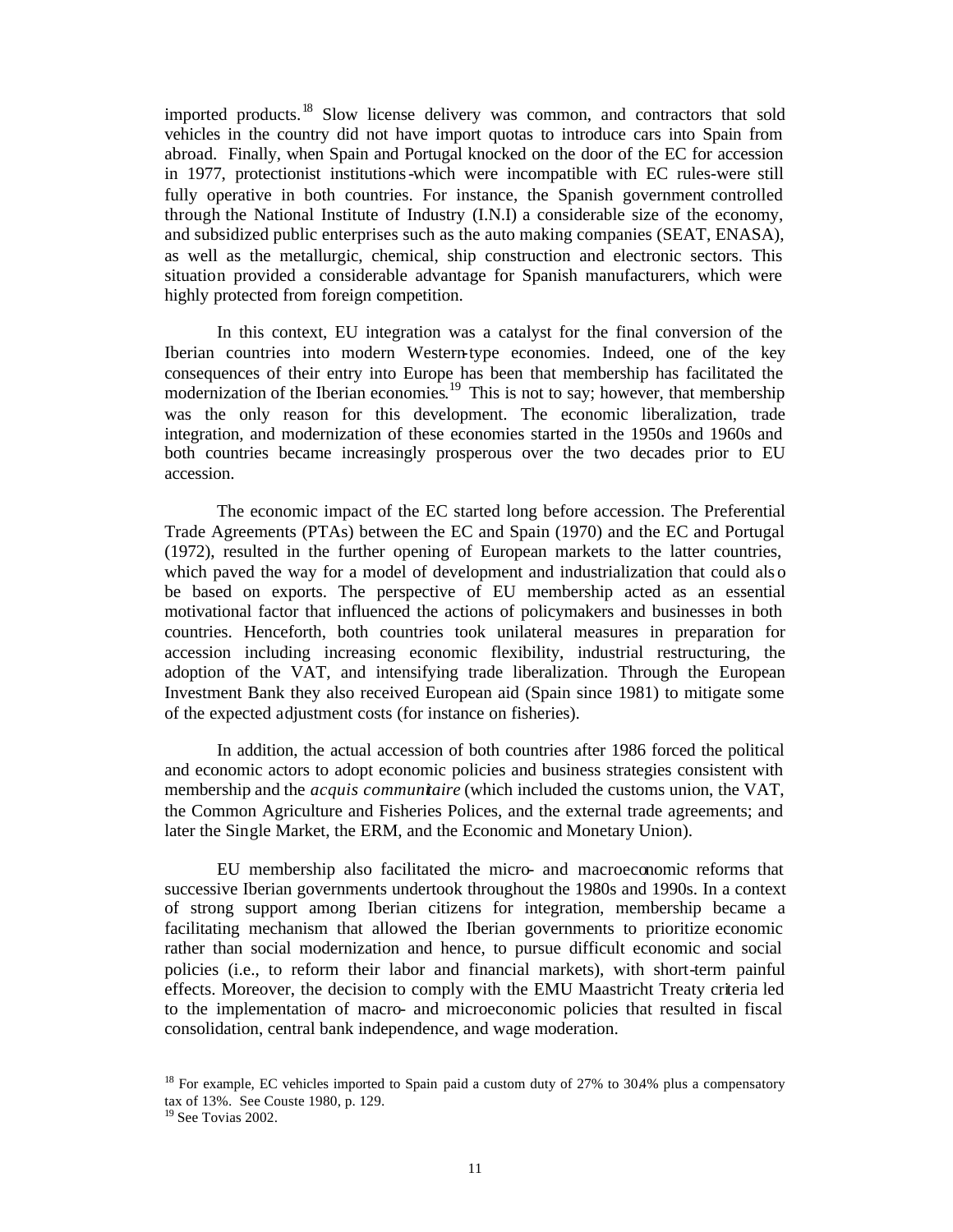Nevertheless, the process of EC integration also brought significant costs in terms of economic adjustment, and loss of sovereignty. Under the terms of the accession agreement signed in 1985 both countries had to undertake significant steps to align their legislation on industrial, agriculture, economic, and financial polices to that of the European Community. These accession agreements also established significant transition periods to cushion the negative effects of integration. This meant that both countries had to phase in tariffs and prices, and approve tax changes (including the establishment of a VAT) that the rest of the Community had already put in place. This process also involved, in a second phase, the removal of technical barriers to trade. These requirements brought significant adjustment costs to both economies.

Since 1986 the Portuguese and Spanish economies have undergone profound economic changes. EU membership has led to policy and institutional reforms in the following economic areas: monetary and exchange rate policies (first independent coordination, followed by accession to the ERM, and finally EMU membership); reform of the tax system (i.e. the introduction of the VAT, and reduction of import duties); and a fiscal consolidation process. These changes have led to deep processes of structural reforms aimed at macroeconomic stability and the strengthening of competitiveness of the productive sector. On the supply side, these reforms sought the development of well-functioning capital markets, the promotion of efficiency in public services, and the enhancement of flexibility in the labor market. As a result markets and prices for a number of goods and services have been deregulated and liberalized; the labor market has been the subject of limited deregulatory reforms; a privatization program was started in the early 1980s to roll back the presence of the government in the economies of both countries and to increase the overall efficiency of the system; and competition policy was adapted to EU regulations. In sum, from an economic standpoint the combined impetuses of European integration and economic modernization have resulted in the following outcomes:

| The end of economic isolation        | Increasing competition                   |
|--------------------------------------|------------------------------------------|
| Institutional reforms                | Industrial restructuring<br>$\bullet$    |
| Tax harmonization                    | Capital flow liberalization<br>$\bullet$ |
| Openness of the Iberian<br>economies | Deregulation<br>$\bullet$                |
| Nominal convergence                  | Lower inflation                          |
| Capital infrastructure effort        | Fiscal consolidation                     |
| Financial liberalization             | <b>Cohesion Policies</b>                 |
| Central Bank independence            | Lower nominal interest rates             |
| Privatization                        | Internationalization<br>$\bullet$        |
| FDI in Iberia                        | Higher efficiency                        |
| Labor market reform                  | Deregulation<br>٠                        |
| Reduction in government<br>subsidies | Economic growth<br>$\bullet$             |
|                                      |                                          |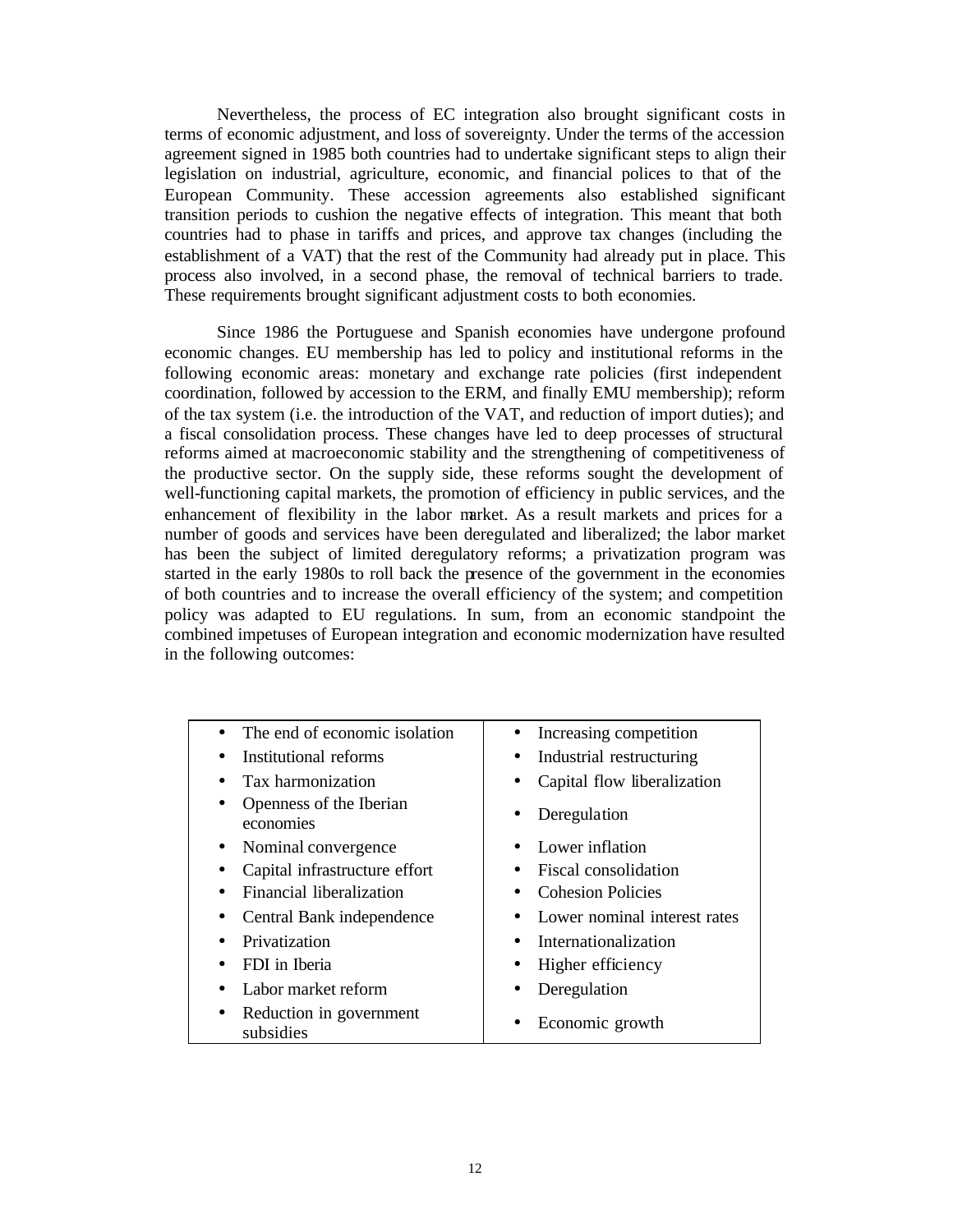In terms of *static effects*, EC accession has resulted in trade creation in the manufacturing sector. Indeed, it has had dramatic effects in trade patterns.<sup>20</sup> As a matter of fact, in the early 1980s the Spanish economy was the least open to industrial trade of any of the EC members. Hence, the participation in a customs union like the EC has resulted in the dismantling of trade barriers for the other members of the union. Trade liberalization also exposed the highly protected and non-competitive sectors of the economy to foreign competition.<sup>21</sup>

Some EC products already had preferential access to the Portuguese and Spanish markets as a result of the 1970 and 1972 Preferential Trade Agreements (PTAs). Trade creation was reasonably expected given the high level of protection (particularly in Spain) before accession to the EC as well as the similarity of the structure of industry in Portugal, Spain, and the  $EC^2$  Accession did not have negative consequences on non-EC suppliers because Spain and Portugal's tariffs on non-EC imports were aligned to the common external tariff, which in general was much lower than Iberian tariffs on non-EC imports prior to accession. Furthermore, as a result of the 1970 and 1972 PTAs Spain and Portugal had already benefited from a substantial cut in the external Common Customs Tariff, therefore Iberian exports to the EC did not have discriminatory effects on other non-EC suppliers. Finally, the opening of the Portuguese and Spanish markets has led to an increase of intra-industry trade, and hence less acute labor adjustments problems.

At the same time, however, for the Iberian manufacturers accession to the Community has also resulted in more compe tition. Since Portuguese and Spanish nominal tariffs averaged 10-20 percent before EC entry, and generally speaking manufacturing EC products were cheaper and more competitive, membership has resulted in an increase of imports from the EC and therefore, on a worsening in the balance of the current accounts (and the closure of many industrial enterprises in Iberia). The intensity of the adjustment, however, has been mitigated by the behavior of exchange rates and by the dramatic increase in the levels of investment in these two countries. Spain and Portugal have been attractive production bases since together they offer access to a large market of 48 million people, and a well-educated and cheap−compared with the EC standards−labor base. In the end, the transitional periods adopted in the treaty to alleviate these adjustment problems and the financial support received from the EC played a very important role in minimizing the costs for the sectors involved.

Portugal and Spain had benefited from their Preferential Trade Agreements with the EC on manufactured goods. However, these agreements left both countries outside of the Common Agricultural Policy (CAP). While the composition of GDP had changed significantly in both countries throughout the 1960s, in the 1970s agriculture was still a

 $20$  The framework for the section on trade draws from Robert C. Hine, "Customs Union Enlargement and Adjustment: Spain's Accession to the European Community," in *Journal of Common Market Studies*, Volume XXVIII, No. 1. September 1989.

<sup>&</sup>lt;sup>21</sup> Imports of manufactured goods in 1986 were equivalent to 11.0% of Spain's GDP. On the other hand, the relatively closed nature of the Spanish industry was also reflected in the amount of industrial exports which were only 10.9% of GDP. In the EC the averages were 14.4% and 27.7% of GDP respectively. Hine 1989, p. 7.

 $22$  For instance, since the late 1950s Spain had been moving away from industries based on lowtechnology, low capital requirement, and unskilled labor such as textiles, leather, shipbuilding and food, towards more capital intensive industries that required more labor skills such as chemicals, or vehicles. See Hine 1989, pp. 9-12.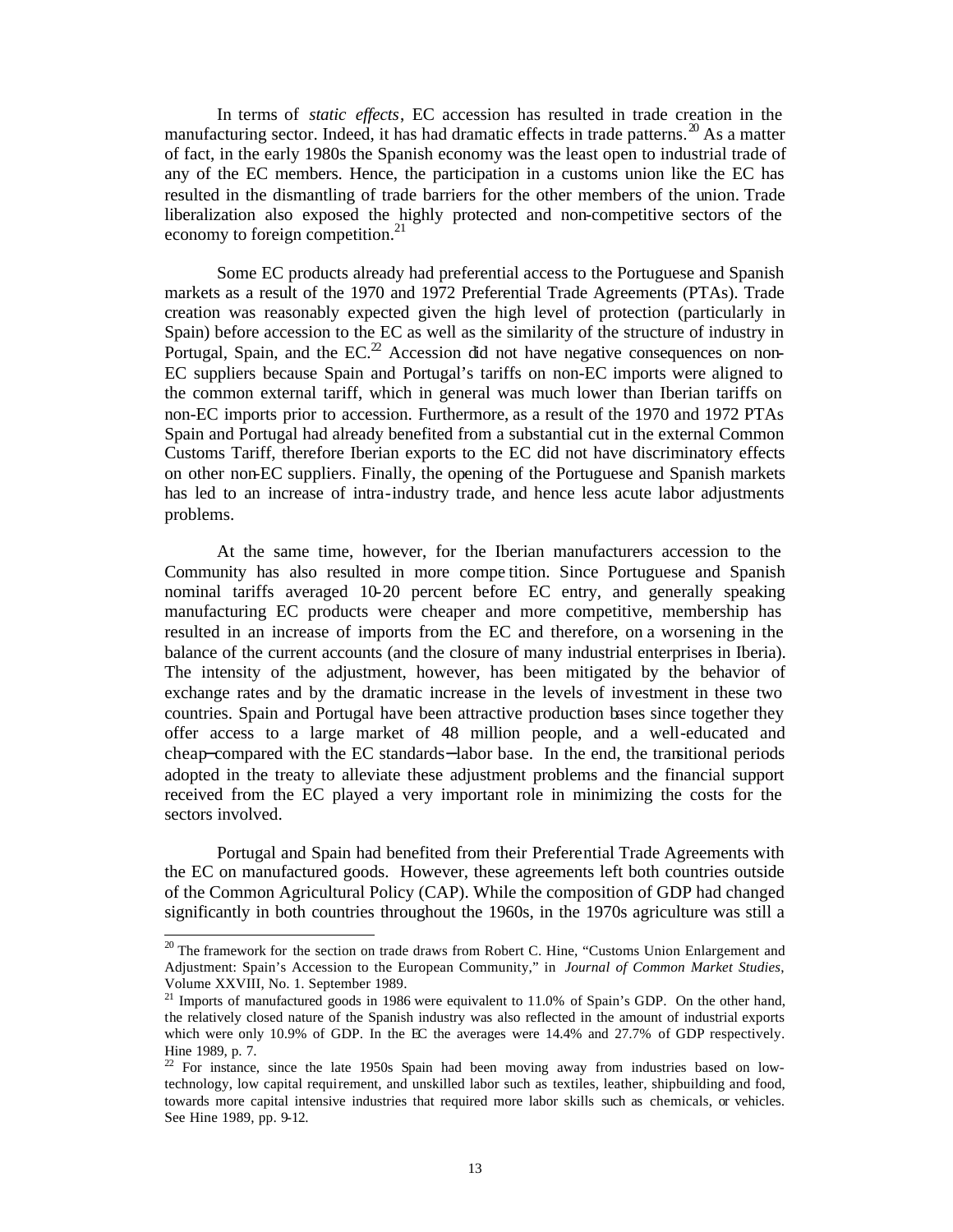critical sector for the Portuguese and Spanish economies. In Spain more than 10 million people−17 percent of the population−relied on the agricultural sector to make a living. Spanish agriculture accounted for 9 percent of GDP and its agricultural output was 16.5 percent of the Community total. In Portugal the share of agriculture represented 16 percent in 1973 (down from 23 percent in 1961).

The Iberian governments (particularly the Spanish one), however, were much more effective in achieving a reasonable compromise in the manufacturing sector during the accession negotiations, than they were in the agricultural sector. Arguably, this might have happened because in the industrial sector the governments had to satisfy their workers (an important electoral constituency), as well as the unions, which were well organized and had influence in the ruling parties. On the contrary, Iberian farmers (particularly in Spain) were not so well organized and hence were not as effective pressuring for a better agreement. It is also true that on agriculture some EC members, particularly France, held more intransigent positions during the negotiations.

The integration of Spain and Portugal in the EC offered opportunities for both trade creation and trade diversion in agriculture. Since Spain and Portugal had been kept out of the CAP before accession, EC membership gave better access conditions to Iberian agricultural exports to the Community. This was particularly true given the good quality of these products and their lower prices−compared with those of the EC. At the same time, the increase of Portuguese and Spanish agricultural exports to the Community displaced imports from other countries. The main source of adjustment problems was trade creation because greater import penetration led to a contraction in domestic production. For Spain one of the main challenges of accession was the result of the regional diversity of its agriculture because it has not been easy for farmers affected by the CAP to switch to other products given the differences in the environment, weather, and fertility conditions.<sup>23</sup> From an agricultural standpoint the fears of trade diversion materialized after accession (in favor of other EU members such as Italy and France), which contributed to increased migration from rural areas to the cities.

At the time of accession, it was considered that a critical factor to determine the final outcome of integration would depend upon the pattern of investment, which would bring about important *dynamic effects*. Spain and Portugal had a number of attractions as a production base including; good infrastructure, an educated and cheap labor force, and access to markets with a growing potential. In addition, EC entry would add the incentive of further access to the EC countries for non-EC Iberian investors−i.e. Japan and the United States. As expected, one of the key outcomes of integration has been a dramatic increase in foreign direct investment, from less than 2% to more than 6% of GDP over the last decade. This development has been the result of the following processes: economic integration, larger potential growth, lower exchange rate risk, lower economic uncertainty, and institutional reforms. EU membership has also resulted in more tourism (which has become one of the main sources of income for Spain).

<sup>&</sup>lt;sup>23</sup> Hine 1989, pp. 16 -18.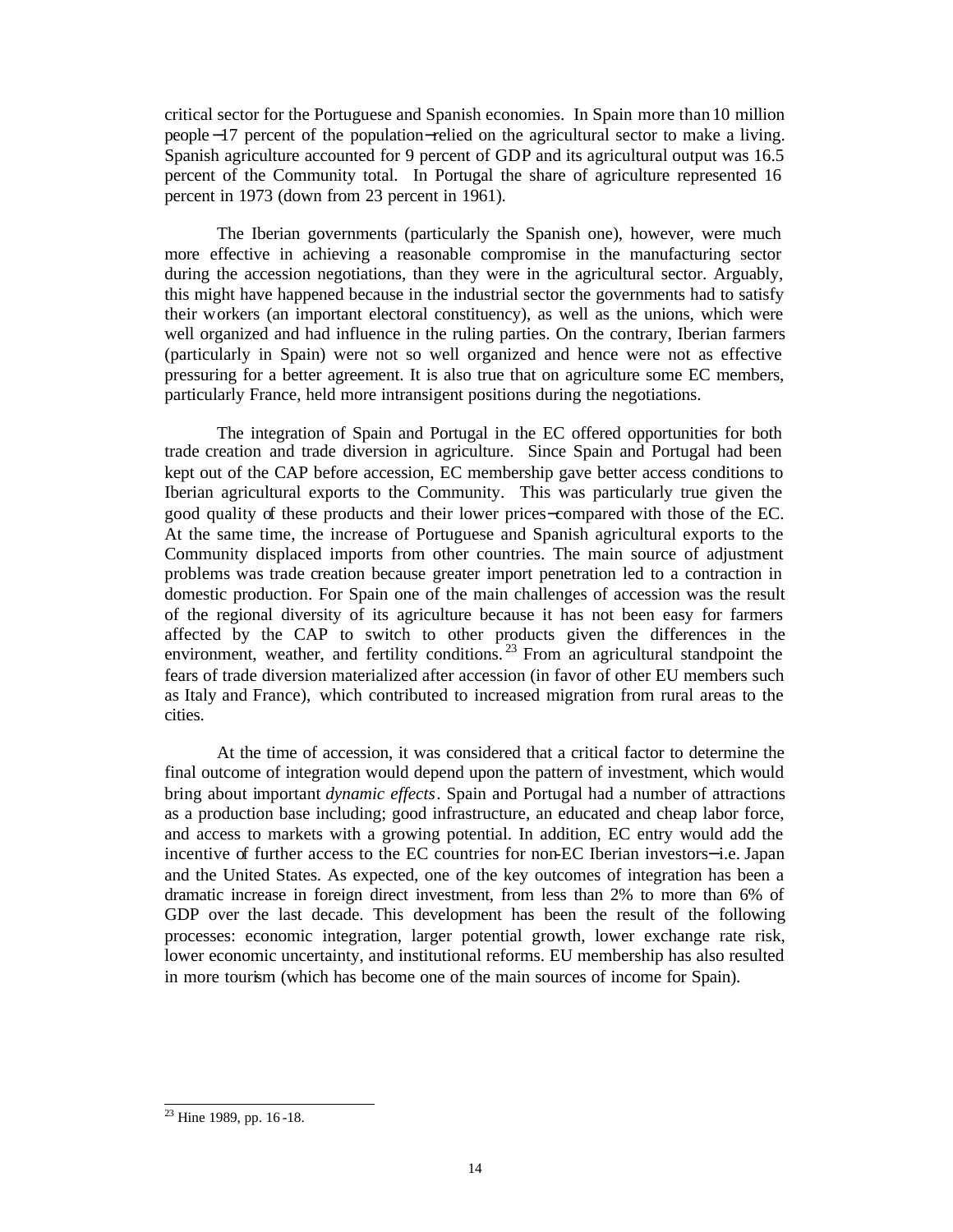Another significant dynamic effect has been the strengthening of Iberian firms' competitive position. As a result of enlargement Iberian producers gained access to the European market, providing additional incentives for investment and allowing for the development of economies of scale, resulting in increased competitiveness. By the 1980s Spain and Portugal were already facing increasing competition for their main exports−clothing, textiles, leather-from countries in the Far East and Latin America, which produced all of these goods at cheaper costs exploiting their low wages. As a result of this development, the latter countries were attracting foreign investment in sectors in which traditionally Portugal and Spain had been favored. This situation convinced the Iberian leaders that their countries had to shift toward more capitalintensive industries requiring greater skills in the labor force but relying on standard technology−e.g. chemicals, vehicles, steel and metal manufacturers. In this regard, Portugal and Spain's entry into the EC facilitated this shift. Both countries gained access to the EC market, thus attracting investment that would help build these new industries. Finally, Portugal and Spain also benefited from the EU financial assistance programs−i.e., the European Regional Development Fund, the Social Fund, the Agriculture Guidance and Guarantee Fund, and the newly created Integrated Mediterranean Program for agriculture, and later, from the Cohesion Funds.

EU integration has also allowed both economies to become integrated internationally and to modernize, thus securing convergence in nominal terms with Europe. One of the major gains of financial liberalization, the significant decline in real interest rates, permitted Portugal and Spain to meet the Maastricht convergence criteria. Indeed, over three years ago, on January 1, 1999, Spain and Portugal became founding members of the Economic and Monetary Union. Both countries, which as late as 1997 were considered outside candidates for joining the euro-zone, fulfilled the inflation, interest rates, debt, exchange rate, and public deficit requirements established by the Maastricht Treaty. This development confirmed the nominal convergence of both countries with the rest of the EU.

|                                      |         | 1986 | 1990 | 1996 | 1997 |
|--------------------------------------|---------|------|------|------|------|
| Inflation*                           | $\%$    | 13.1 | 13.6 | 2.9  |      |
| <b>General Government Deficit</b>    | $%$ GDP | 6.4  | 5.6  |      | 2.5  |
| <b>General Government Gross Debt</b> | $%$ GDP | 68.0 | 66.9 | 65.0 | 61.4 |
| Long-term Interest rates             | $\%$    | 19.5 | 16.8 | 8.6  | 6.4  |

**Table 2: Compliance of the EMU Convergence Criteria for Portugal, 1986-1997**

\*1986 and 1990: CPI; 1996 and 1997: HCPI (Harmonized Consumer Price Index). *Sources* : European Commission and Portuguese Government.

|  |  |  | Table 3: Compliance of the EMU Convergence Criteria for Spain, 1993-1997 |  |  |  |  |
|--|--|--|--------------------------------------------------------------------------|--|--|--|--|
|  |  |  |                                                                          |  |  |  |  |

| Year | <b>Inflation</b><br>$\frac{6}{6}$ growth) | <b>Long-Term</b><br>Interest rate | <b>Public Sector</b><br><b>Deficit</b> | Government<br><b>Debt</b> |
|------|-------------------------------------------|-----------------------------------|----------------------------------------|---------------------------|
|      |                                           |                                   | (as % of GDP)                          | (as % of GDP)             |
| 1993 | 4.6                                       | 10.2                              | 6.9                                    | 60.0                      |
| 1994 | 4.7                                       | 10.0                              | 6.3                                    | 62.6                      |
| 1995 | 4.7                                       | 11.3                              | 7.3                                    | 65.5                      |
| 1996 | 3.6                                       | 8.7                               | 4.6                                    | 70.1                      |
| 1997 |                                           |                                   | 2.6                                    | 68.8                      |

*Source*: Commission and EMU Reports, March 1998.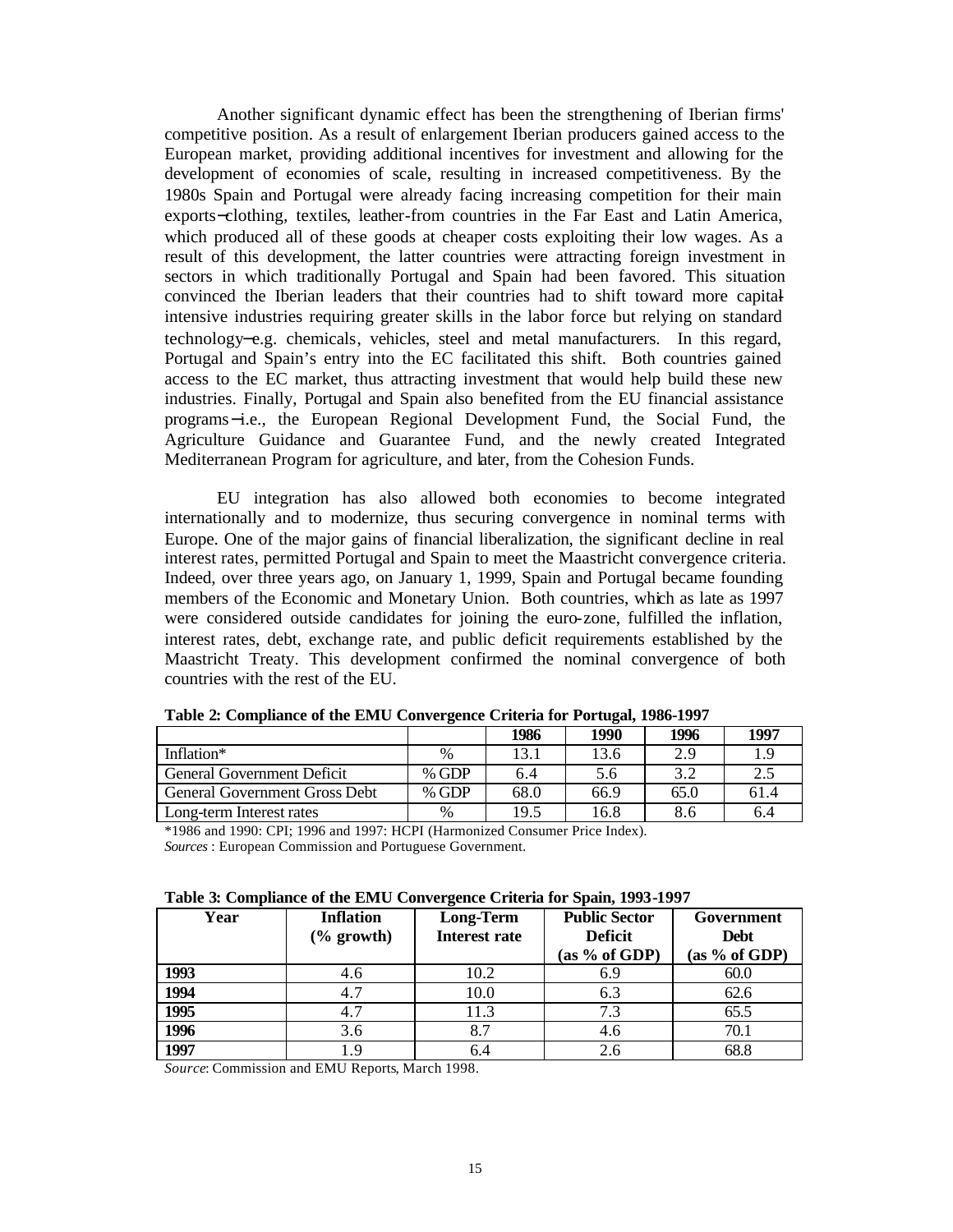The EU contributed significantly to this development. Art. 2 of the Treaty of Rome established that the common market would "promote throughout the Community a harmonious development of economic ac tivities" and therefore lower disparities among regions. While regional disparities of the original EC members were not striking (with the exception of southern Italy), successive enlargements increased regional disparities with regard to per capita income , employment, education, productivity, and infrastructure. Regional differences led to a north-south divide, which motivated the development of EC structural policies. The election of Jacques Delors in 1985 as President of the Commission led to renewed efforts to address these imbalances. They culminated in the establishment of new cohesion policies that were enshrined in the 1986 Single European Act, which introduced new provisions making economic and social cohesion a new EU common policy. In this regard, the regional development policy emerged as an instrument of solidarity between some Europeans and others. Since the late 1980s the structural funds became the second largest EU's budgetary item. These funds have had a significant impact in regard to the investment needs of poorer EU countries (see Table 3) and have made an impressive contribution to growth in aggregate demand in these countries (see Table 4):

|          |       | <b>Percent GFCF Due to EU Support</b> | Percent of GFCF vs. CSFs* |      |  |
|----------|-------|---------------------------------------|---------------------------|------|--|
|          | '989  | 1993                                  | 1989                      | 1993 |  |
| Portugal |       |                                       | 20.6                      |      |  |
| Spain    | ر . ب |                                       | ں. ب                      |      |  |

**Table 4: Gross Fixed Capital Formation versus Community Support Frameworks**

\*CSFs include the private sector expenditures entered into the financing plan of the CSF *Source*: Kesselman et al., *European Politics in Transition*. Data: EC Commission, *Fourth Annual Report on the Implementation of the Reform of the Structural Funds, 1992*, Com (93) 530, Brussels, 29 October 1993, 84.

| Table 5: Estimated Annual impact of Structural Funds, 1989-1993 |  |  |  |  |  |  |  |  |
|-----------------------------------------------------------------|--|--|--|--|--|--|--|--|
|-----------------------------------------------------------------|--|--|--|--|--|--|--|--|

l

|          | <b>Average Annual Growth Rate (89-93)</b> | <b>Estimated Impact</b> |
|----------|-------------------------------------------|-------------------------|
| Spain    |                                           |                         |
| Portugal | Z.U                                       |                         |

*Source*: Kesselman et al., *European Politics in Transition*. Data: EC Commission, *Fourth Annual Report on the Implementation of the Reform of the Structural Funds, 1992*, Com (93) 530, Brussels, 29 October 1993, 84.

Indeed, the structural and cohesion funds have been the instruments designed by the EU to develop social and cohesion policy within the European Union, in order to compensate for the efforts that countries with the lowest per capita income relative to the EU (Ireland, Greece, Portugal and Spain) would need to make to comply with the nominal convergence criteria. These funds, which amount to just over one -third of the EU budget, have contributed significantly to reduce regional disparities and foster convergence within the European Union. As a result major infrastructure shortcomings have been addressed and road and telecommunication networks have improved dramatically both in quantity and quality. In addition, increased spending on education and training have contributed to the upgrading of the labour force. In sum, these funds have played a prominent role in developing the factors that improve the competitiveness and determine the potential growth of the least developed regions of both countries.  $^{24}$ 

 $24$  See Sebastián 2001: "Spain in the EU: Fifteen Years May not be Enough," pp. 25-26. Paper presented at the conference *From Isolation to Europe: 15 Years of Spanish and Portuguese Membership in the*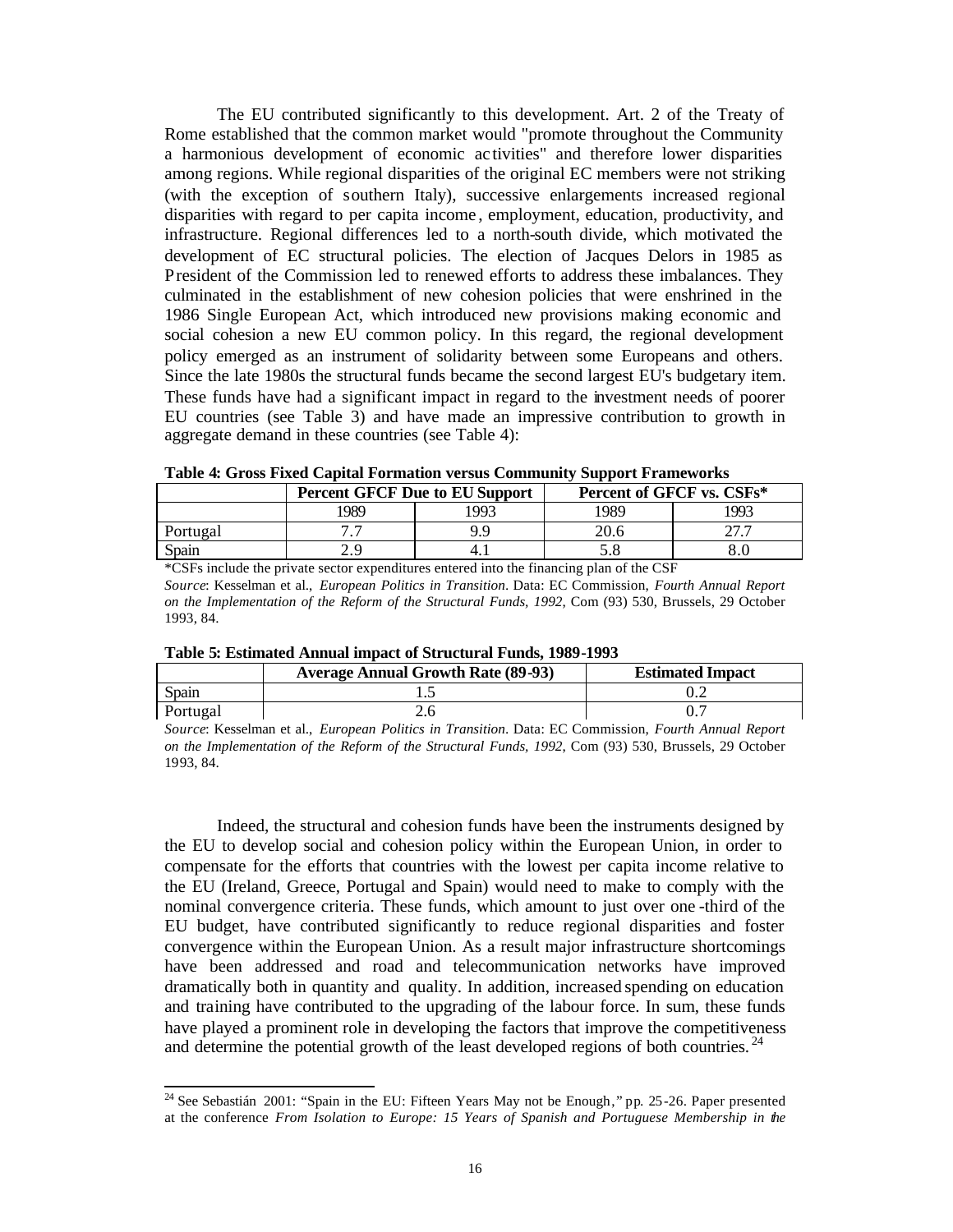During the 1994-1999 period, EU aid accounted for 1.5% of GDP in Spain and 3.3% in Portugal. EU funding has allowed rates of public investment to remain relatively stable since the mid-1980s. The percentage of public investment financed by EU funds has been rising since 1985, to reach average values of 42% for Portugal, and 15% for Spain. Moreover, the European Commission has estimated that the impact of EU structural funds on GDP growth and employment has been significant: GDP rose in 1999 by 9.9% in Portugal and 3.1% in Spain. In the absence of these funds public investment will be greatly affected.

The combined impetuses of lowering trade barriers, the introduction of the VAT, the suppression of import tariffs, the adoption of economic policy rules (such as quality standards, or the harmonization of indirect taxes), and the increasing mobility of goods and factors of production that comes with greater economic integration, have boosted trade and enhanced the openness of the Portuguese and Spanish economies. After 1999, this development has been fostered by the lower cost of transactions and greater exchange rate stability associated with the single currency. For instance, imports of goods and services in real terms as a proportion of GDP rose sharply in Spain (from 9.6% in 1984 to 13.6% in 1987), while the share of exports shrank slightly (from 16.6% in 1984 to 15.8% of GDP in 1987, and from 27% in 1997 to 17.1% of real GDP in 1992). As a result, the degree of openness of the Portuguese and Spanish economies has increased sharply over the last sixteen years. Henceforth, changes to the production structure and in the structure of exports, indicators of the degree of competitiveness of the Portuguese and Spanish economies (i.e., in terms of human capital skills, stock of capital, technological capital) show important improvements, although significant differences remain in comparison to the leading developed economies (which confirms the need to press ahead with the structural reforms). These achievements verify that in terms of economic stability Spain and Portugal are part of Europe's rich club. Their income levels, however, remain behind the EU average:

|              | 1980         | 1985        | 1990                 | 2000   |
|--------------|--------------|-------------|----------------------|--------|
| EU<br>Totals | 100.0%       | 100.0%      | 100.0%               | 100.0% |
| Spain        | 74.2         | 72E<br>ر. ، | 77 C<br>$\sqrt{1.0}$ | 81.0   |
| Portugal     | ז גי<br>JJ.V | ו רא<br>∪۰⊿ | 55<br>JJ . 1         | 74.0   |

| Table 6: Divergence of GDP per Capita 1980-2000 |  |  |  |  |  |
|-------------------------------------------------|--|--|--|--|--|
|-------------------------------------------------|--|--|--|--|--|

Source: European Union.

l

This data shows that nominal convergence has advanced at a faster pace than real convergence. Indeed, 'fifteen years have not been long enough.' Portugal and Spain's European integration has revealed both convergence and divergence, nominal and real. Since 1997 inflation in Spain has exceeded the EU average every year. In Portugal real convergence has been slowing down each year since 1998, actually turning negative in 2000 and with both real and nominal divergence expected to increase until 2003. While there is significant controversy over the definition of real convergence, most scholars agree that a per capita GDP is a valid reference to measure the living standards of a country. This variable, however, has experienced a cyclical evolution in the Iberian countries with significant increases during periods of economic expansion and sharp decreases during economic recessions. Since the adhesion of Spain

*European Union.* Minda de Gunzburg Center for European Studies, Harvard University. November 2-3, 2001.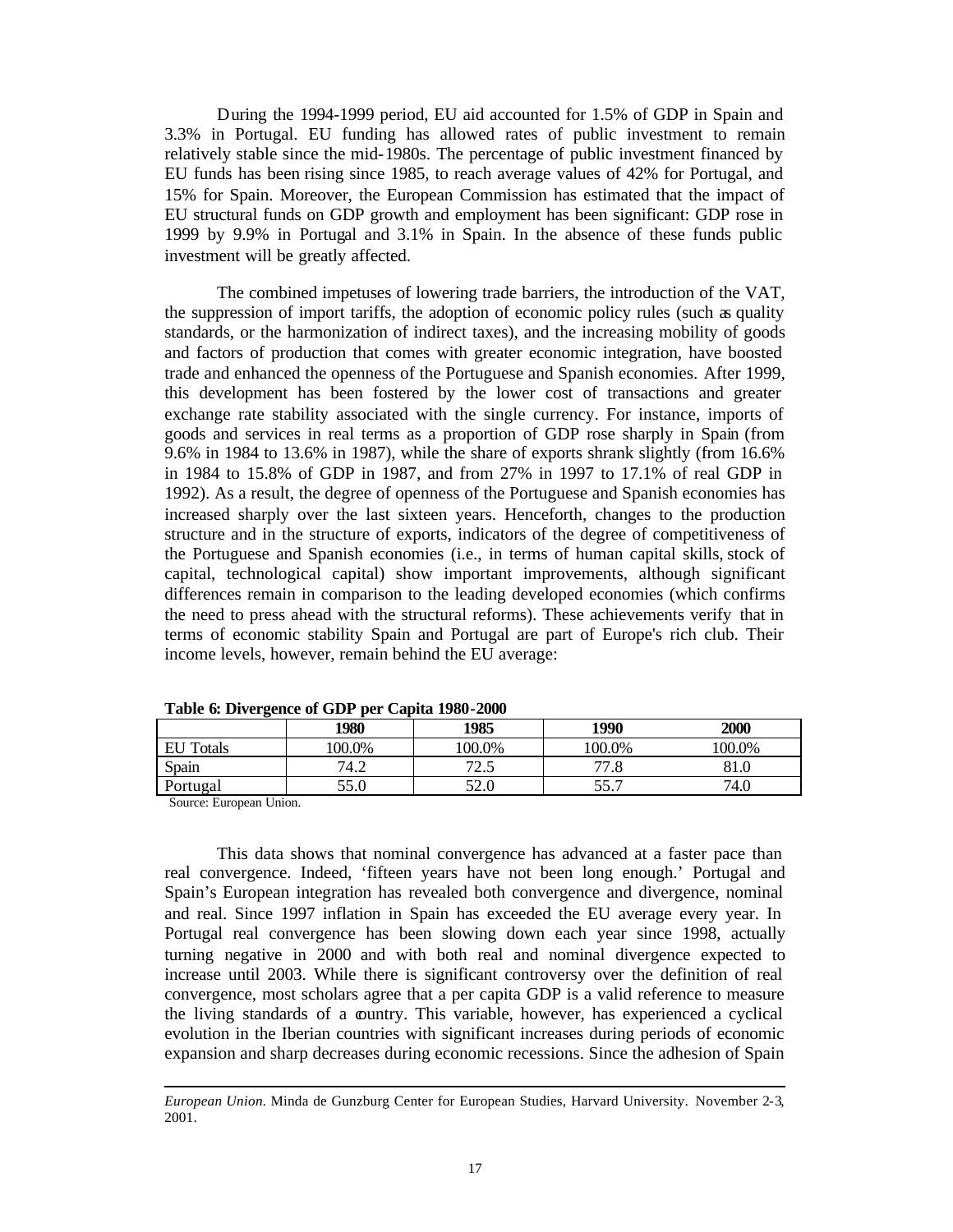to the EU in 1986 per capita income has increased "only" 11.5 percent and Portugal's 14.2 percent. Ireland's per capita income , in contrast, has increased 38 percent. Only Greece with an increase of 6.8 percent has had a lower real convergence than Spain and Portugal. A possible explanation for this development has been the fact that while Spain has grown between 1990 and 1998 an average of 2.1%, Portugal has grown 2.5%, and Ireland 7.3% over the same period. This growth differential explains the divergences in real convergence. Other explanations include: the higher level of unemployment (15.4 percent in Spain); the low rate of labor participation (i.e., active population over total population, which stands at 50 percent, which means that expanding the Spanish labor participation rate to the EU average would increase per capita income to 98.2 percent of the EU average); the inadequate education of the labor force (i.e. only 28 percent of the Spanish potential labor force has at least a high school diploma, in contrast with the EU average of 56 percent); low investment in R&D and information technology (the lowest in the EU, with Spain ranked 61-spending even less proportionally than many developing countries including Vietnam-in the World Economic Forum's Global Report of Information Technologies 2002-2003); and inadequate infrastructures (i.e. road mile per 1000 inhabitants in Spain is 47 percent of the EU average and railroads 73 percent). The inadequate structure of the labor market with high dismissal costs, a relatively centralized collective bargaining system, and a system of unemployment benefits that guarantees income instead of fostering job search, have also hindered the convergence process. $^{25}$ 

From a social standpoint, this was a decade and a half of political stability, associated with an overall strengthening of the state's financial and budgetary capacity, and with a significant increase in social expenditures. The overall architecture of the system has been maintained but there was substantial growth in the amount of benefits, with a consequent upgrade of social standards, as well as a movement toward the institutionalization of social dialogue, with the signature of social pacts. For instance, in 1980 expenditure on social protection was 18.1 percent of GDP in Spain and 12.8 percent of GDP in Portugal, much lower levels than the EU average at that time (24.3%) and only higher than that of Greece (9.7%). Since EU accession, despite an increase of 3.4 percent of the resources dedicated to social protection in Spain (the Spa nish welfare state grew significantly in size during this period and expenditures on social protection over GDP increased by 50 percent), the differential with the EU average has not been reduced but has rather increased from 6.2 points in 1980 to 6.8 points in 1997. Portugal, starting from lower levels of social protection, has been more successful in reducing the differential with the EU average by 50 percent. Spain, however, continues to show a higher intensity of protection (per capita expenditure on social protection) than that of Portugal. In the end, the Portuguese and Spanish welfare states have undergone a deep process of change in qualitative terms, entailing both the introduction of several universal polices and a broader extension of tax-funded non-contributory benefits and services. At the same time, the need to transpose the EEC's regulatory framework, the *acquis communitaire* (i.e. in the fields of labor and working conditions, equality of treatment for women and men, free movement of workers and health, and safety at work), and the role played by the structural funds has contributed widely to this development.

<sup>25</sup> "La convergencia real a paso lento," in *El País*, February 14, 2000.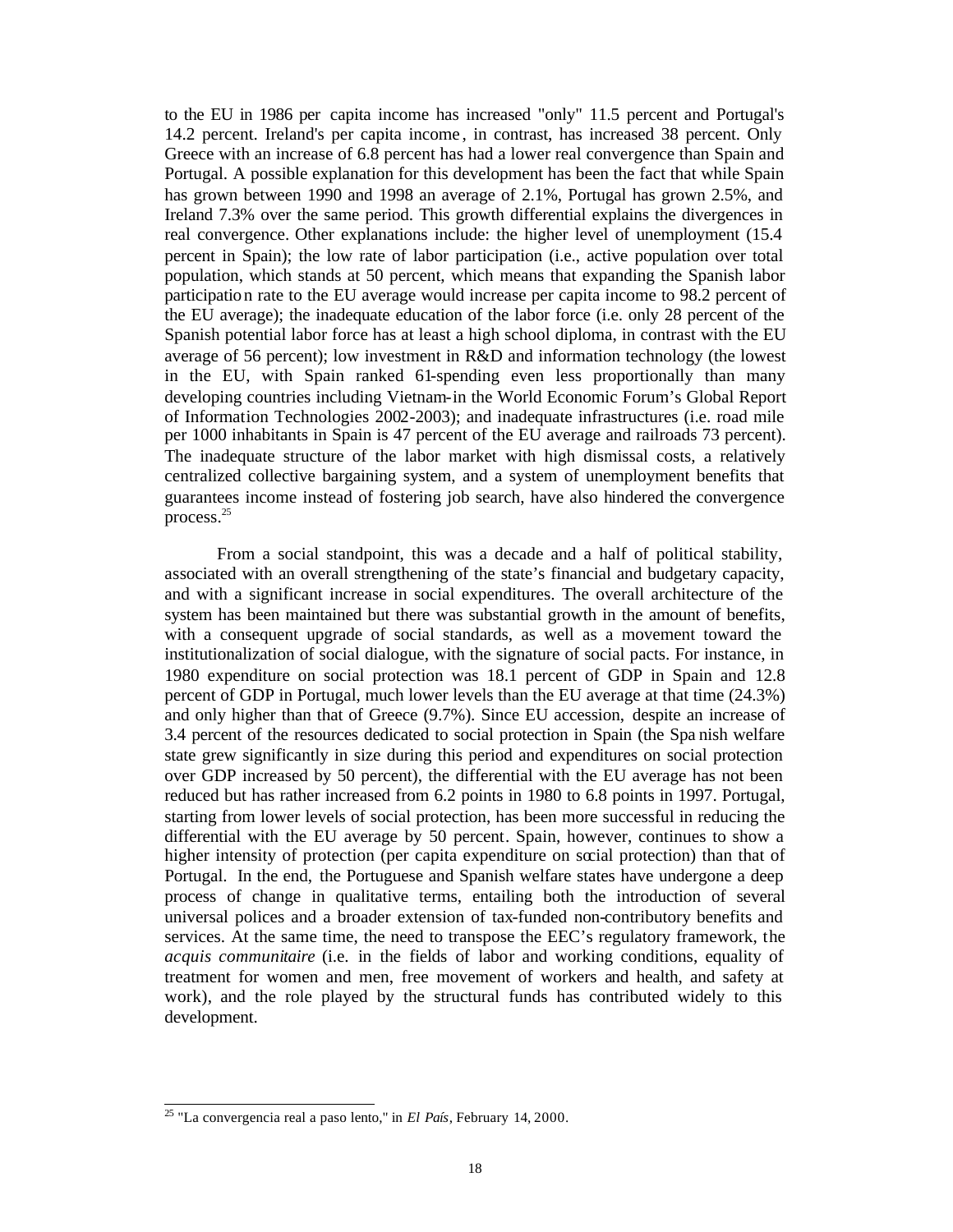#### **The 2004 Enlargement: Challenges for Portugal and Spain**

During the European Council that took place in Copenhagen on December 13, 2002, the European Union threw open its doors to the east and concluded years of difficult negotiations with ten candidate countries: Estonia, Latvia, Lithuania, Poland, Czech Republic, Slovakia, Hungary, Slovenia, Malta, and Cyprus. This historical summit marked the last act in the reunification of eastern and western Europe following the end of the Cold War. As a result of this round of enlargement the EU will extend from Portugal to the borders of Russia (growing from 15 to 25 countries in 2004, provided referendums in the candidate countries ratify the accession treaties), and it will have a population of 451 million people, a GDP of \$8,800 billion, and a GDP per capita of  $$21,410.$  <sup>26</sup> Not only is this enlargement process historical, but also unique. This is the largest single enlargement of the EU since it was established, and as opposed to the Greek and Iberian enlargements, this one entails former communist and totalitarian states where a civil society, independent institutions, a free press, and entrepreneurial class have been largely absent since the end of WWII. Since the collapse of the Soviet Union in 1991, these countries have built, virtually from scratch, new social, political, and economic institutions. This process and the sacrifices involved, as in Iberia, have been supported by the prospect of joining Europe. Enlargement will have a large impact on the Iberian countries and it raises a number of policy and research issues.

As we have seen, in sixteen years Portugal and Spain have been able to change the terms of accession and to negotiate compensatory mechanisms to mitigate the negative consequences of unfavorable accession treaties (particularly for Spain). In the end, integration has had a very positive outcome, and both countries have benefited greatly from European funds and policies. For instance, in 2001 Spain was allocated nearly 63% of the EU's structural funds budget (\$27.8bn). Since the Iberian countries are major beneficiaries of the EU re-distributive funds, the entrance of central and eastern European countries (some, like Poland, with large agricultural sectors) will likely result in a reduction of the resources that the Iberian countries currently receive from European funds. Structural and agricultural funds will be available, at least through 2006. After, there will be a new scenario characterized by increasing competition for European funds, foreign direct investment, trade, and migration patterns. These developments will force the Spanish and Portuguese governments (as well as the economic actors) to re-evaluate current strategies and policies. In addition, enlargement will bring new demands from the new eastern European members in a context in which the richer countries are committed to maintain (or even reduce if possible) the existing budgetary ceilings, which currently stand at 1.27% of the EU GDP. This will likely result in a shift of resources to the East, which means that both Portugal and Spain will receive fewer funds from the EU budget and that, hence, they will contribute more financially to the European Union.

It has been argued that "the main challenge confronting the Spanish economy in the short run will be competition from the central and eastern European countries after the enlargement of the European Union."<sup>27</sup> The major source of concern is that these

<sup>&</sup>lt;sup>26</sup> Today the EU is rich and homogeneous with a population of 376m, a GDP of \$8.660bn and a GDP per capita of \$23,550. The richest EU country is Luxembourg with a per capita GDP of \$27,470 and its poorest Greece with \$16,860. In contrast the new member states have a combined population of almost 75m (Poland accounts for 39m) and their GDP per head is only an average of \$10,550. See Martin Wolf, "Europe risks destruction to widen peace and prosperity," in *Financial Times*, December 11, 2002, p. 15.

 $27$  Sebastián 2001, p. 22.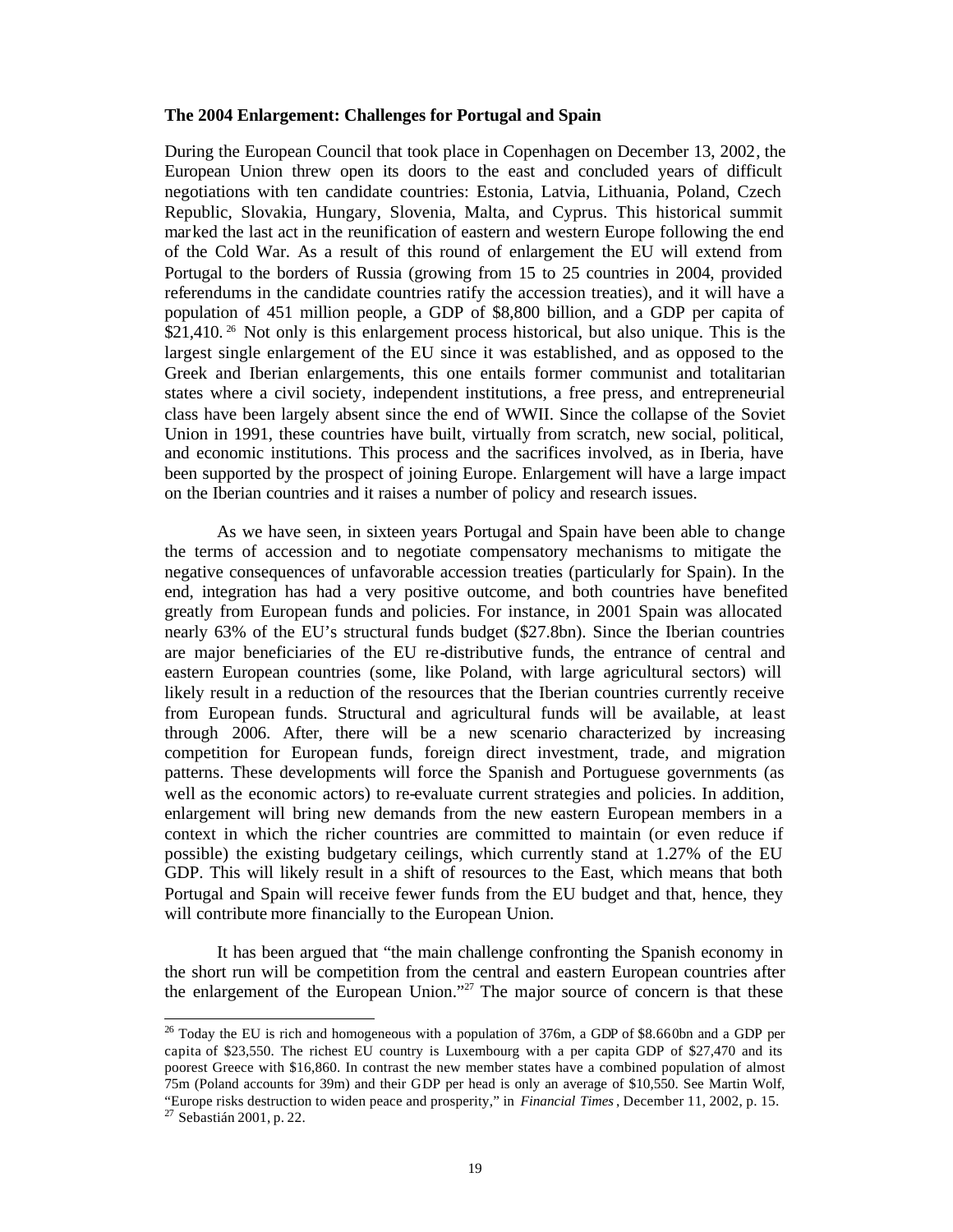countries specialize in labor-intensive and low-to-medium technology products (such as machinery, electrical equipment, textile goods and automobiles), sectors that make up a large proportion of Portuguese and Spanish trade (i.e., 7.4%, 7.3%, 4.5% and 20%, respectively, of total Spanish exports to the EU-15), and in which competitiveness via prices is of particular importance. At the same time, in the central and eastern European countries, labor costs are between 20% and 60% lower than those of the European Union. Therefore, there is the possibility that enlargement could lead to a loss of market share for Iberian products in the countries of the EU (which is the market for 70% of Spanish exports). However, according to Sebastián (2001) a detailed analysis suggests that a negative outcome is not warranted. First, the EU has signed bilateral agreements with each of these countries since the beginning of the 1990s to liberalize trade (except for agricultural goods). This deve lopment has resulted in a significant increase of exports to the EU from these countries (an average of 12%, during the period 1989- 1999). Despite this increase of imports from central and Eastern Europe, Sebastián points out that "Spanish exports to Europe expanded at a robust 13.4% average annual rate over this period." Second, the composition of EU imports from the new candidate countries and from southern European countries is similar to the import structure from other developing countries. Third, these countries compete in market segments of a different quality as reflected by differences in unit values (export prices). Therefore, the direct impact on Portuguese and Spanish exports to third markets resulting from EU enlargement is likely to be modest. Finally, Sebastián points out that "the competitiveness of Spanish products could be bolstered in the short run as a result of real exchange rate appreciation of the currencies of aspirant countries, caused by higher rates of inflation while nominal convergence consolidates, and in the medium term, because of the reduction of wage differentials as real convergence progresses." <sup>28</sup>

 At the same time, an additional concern is the impact that enlargement will have on the funds that the Iberian countries receive from the European Union. Since the new member states are significantly poorer, enlargement will reduce the EU's average gross domestic product per capita between 10-20%, and hence the per capita income of Spain and to a lesser extent Portugal will be closer to the EU average (this is the so-called 'statistical effect'). This means that many Iberian regions will no longer be eligible for aid, as funds are switched to the new member states. Under existing rules, only the regions with an average per capita income of less that 75% of the EU average (which includes practically all the regions of the new member states) qualify, under Objective 1, to receive structural funds. In addition, only the countries with an average income of less than 90% of the European average have access to the Cohesion Funds (which would include all the new member countries- i.e. the average income in Poland is 40%, 36% in Lithuania, and 78% in Cyprus). Regional funds currently represent 34.5% of the EU budget and CAP funds 45 percent. Hence, as a result of enlargement there will be three groups of countries: first a group of poorer countries will be integrated by eight of the ten new members (all except Cyprus and Slovenia) with average per capita incomes of 42% of that of the EU and 21% of the population. A second group will be integrated by five countries (Cyprus, Greece, Portugal, Slovenia, and Spain) with an average per capita income close to 90% of the Union and 13% of the population. The last group will be integrated by the richer countries of the Union, with 66% of the population and an average income of 115% of that of the European Union.

<sup>&</sup>lt;sup>28</sup> Sebastián 2001, p. 22.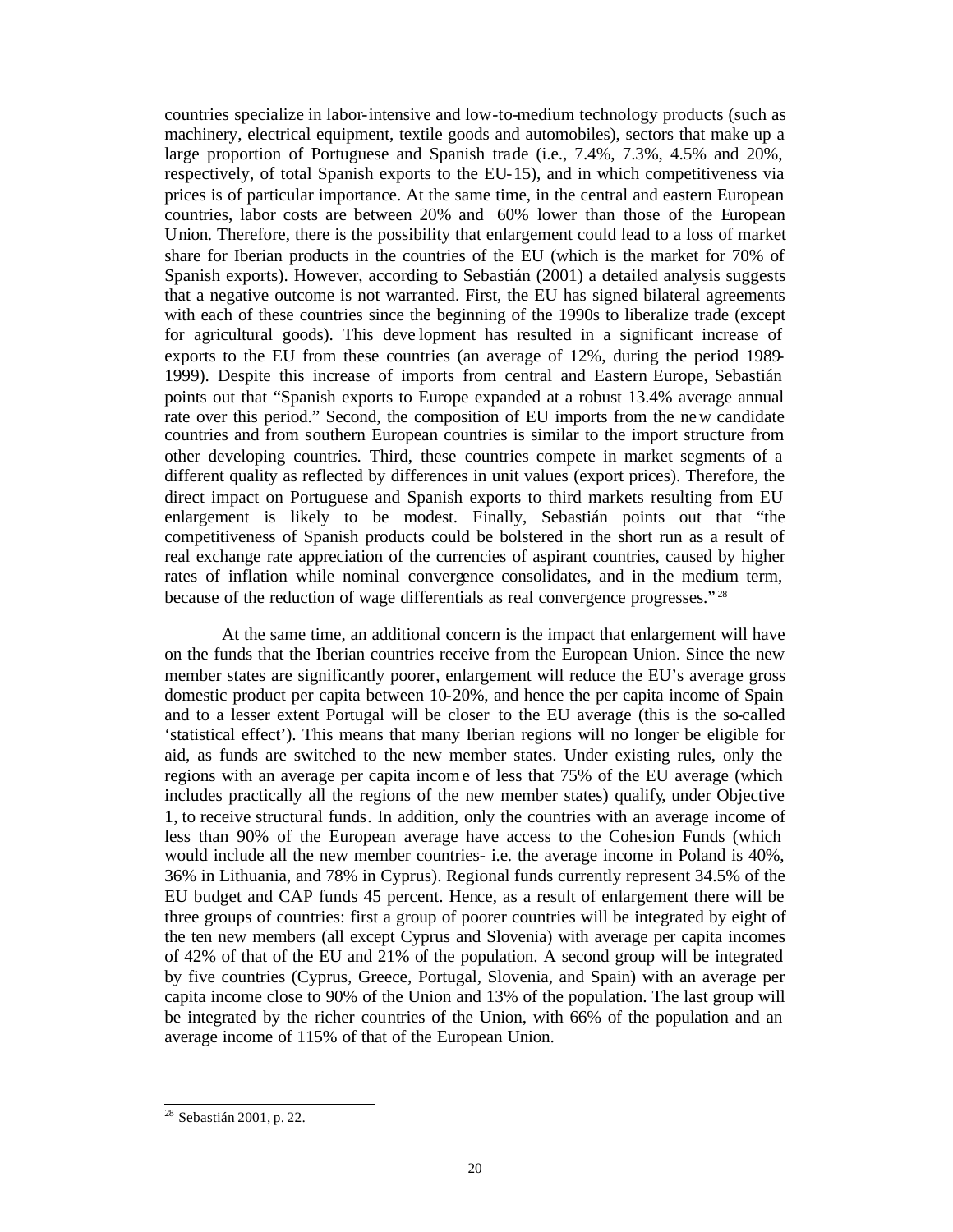Hence, many Iberian regions will not qualify for structural and cohesion funds. For instance, at present 11 of Spain's 17 regions (Extremadura, Andalusia, Galicia, Asturias, Castile -León, Castile-La Mancha, Murcia, Valencia, Ceuta, Melilla, and under special conditions Cantabria) receive EU structural funds because their per capita incomes are below the 75% threshold and, hence, are included as Objective 1 territories. After the 2004 enlargement, however, only four Spanish regions (Andalusia-67.4%, Extremadura-58.4%, Castile-La Mancha-73.6%, and Galicia -71.3%) will remain below 75% of the EU average income, which will allow them to qualify for European funds under the same conditions. In addition, the expected entrance of Bulgaria and Romania in 2007 (the two poorest countries of the Union with per capita incomes of 27% and 26% of the EU's respectively) will increase further the average of the current members and only two regions (Andalusia and Extremadura) will qualify. <sup>29</sup>

The EU countries and the Commission are discussing mechanisms to allow for a progressive phasing out of these funds to prevent their sudden cancellation as a result of the 'statistic al effect'. The affected countries (including Spain and Portugal) are suggesting proposals to increase the ceilings above 75% to have access to the funds, or to establish different access criteria for current members and new ones. In the end, it is very likely that in the near future both Iberian countries (particularly Spain) will become net contributors to the EU budget. Hence, the political, electoral and budgetary implications of these developments are taunting and unprecedented. As we have seen, the European Commission has estimated that the impact of EU structural funds on GDP growth and employment has been significant: GDP rose in 1999 by 9.9% in Portugal and 3.1% in Spain. In the absence of these funds public investment will be greatly affected.

Moreover, Spain and Portugal will have to further speed up the reform of their productive and economic structures to increase the productivity of their labor forcewhich is still significantly lower than the EU average. As we have seen, as a result of the enlargement process Portugal and Spain will face increasing competition for their main nonagricultural exports—such as clothing, textiles, and leather. Problems should be anticipated in labor-intensive industries given the relatively low level of wages in the central and eastern European states. Central and eastern European countries with lower wages produce all these goods at cheaper costs. Therefore, these countries will attract foreign investment in sectors where traditionally Portugal and Spain have been favored. Moreover, since the new ten members have lower labor-costs it is likely that manufacturing plants currently producing in Iberia will be tempted to move production to eastern Europe (this is already happening, the car manufacturer Seat moved a plant from Pamplona, Spain, to Slovakia in 2001). In this context it will be important for the leaders of both Iberian countries to continue pushing for a shift toward more capitalintensive industries that will require greater skills in the labor force but relying on standard technology (e.g. chemicals, vehicles, steel and metal manufacturers).

Enlargement, paradoxically, may help in this process because it will also bring significant opportunities to the Iberian countries (and the other EU members). Indeed, Portuguese and Spanish products will now have access to new markets and cheaper labor, and may help improve competitiveness. This may also allow for the development of more diversified investment patterns to reduce risks. Spanish (and to a lesser extent

<sup>&</sup>lt;sup>29</sup> "Sólo dos comunidades de las 11 actuales podrán recibir fondos europeos en 2007" [Only two of the current 11 communities will be able to receive European funds in 2007] in *El País* , January 24, 2003.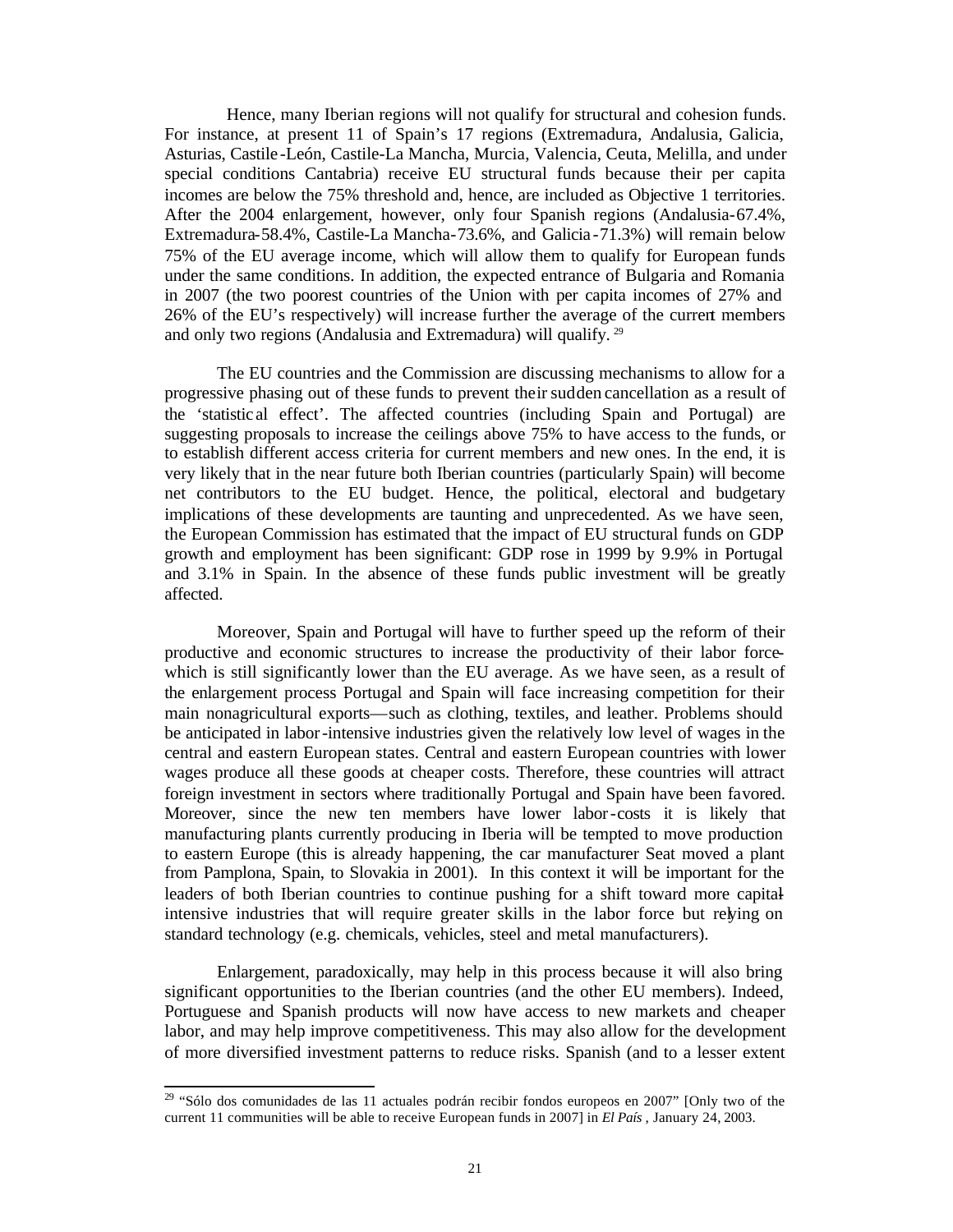Portuguese) firms have invested very heavily in Latin America over the last decade. Current political and economic uncertainties in Latin American countries, however, suggest that diversification to eastern and central Europe may be an appropriate strategy for Iberian firms, which are still underrepresented vis-à-vis companies from the larger EU countries (i.e., Spanish investment in these countries currently stands at merely 200m euros).

In terms of the agricultural impact of enlargement, Iberian farmers should also expect to face serious adjustment problems, particularly given the fact that membership in the EU will imply full membership in the Common Agricultural Policy (CAP) for the new ten members, and that agricultural prices in the central and eastern European states (particularly in Poland) are in general lower than those in Iberia. First, when barriers for eastern European states' agricultural products are dropped, market prices in Iberia may decline given the new entrants' lower prices and their potential for expansion of production. In addition, in the case of some agricultural products, EU membership is expected to provide incentives to increase production in the new states. Finally, membership is expected to open the new member states' markets to substitutes, thus resulting in surplus disposal that would have to be supported by the European budget. These concerns have been reflected in the final agreements.

In addition, in the next decade CAP funds will be redesigned and most likely reduced. The EU leaders agreed in October of 2002 to effectively freeze CAP spending until 2013 (it is supposed to increase merely 1% after 2006, well below inflation levels). Furthermore, in order to facilitate enlargement (and the WTO Doha world trade round) the European Commission proposed a plan in January of 2003 to reform EU farming including: the elimination of subsidies linked to production; the channeling of subsidies into rural development funds, the reduction of payments to big and medium-sized farms to achieve fairer distribution; the cutting of payments to farmers if they fail to follow new criteria on food safety, environment and animal welfare; and finally the lowering of prices at which the EU guarantees to buy grain and dairy products. Spain and Portugal (among other countries, particularly France, Ireland, Italy, Greece, and Austria) remain bitterly opposed to these plans. The reduction of the CAP's funds for many Iberian farmers will most likely result in the co-financing of agricultural policies (something that the Portuguese and Spanish governments have not been willing to consider so far).

Furthermore, the EU enlargement will likely result in a shift toward the north, and the so-called Mediterranean bloc (including Italy and Greece), which shares substantive similarities and interests, will carry less weight. Indeed, enlargement will shift the center of gravity of the EU to the east and the north, which will have economic and political implications for the Iberian countries because it will reduce the voting power of Portugal and Spain (and the Mediterranean bloc in general), while changing the cultural character of the European Union. In a Europe of 25 members the institutional powers and influence of Spain and Portugal will be further diluted. First, Iberian votes will be less decisive in European institutions such as the European Commission, the Council and the Parliament. Second (and this is currently under consideration by the ongoing European Convention), enlargement is also likely to result in the extension of qualified majority voting to additional policy areas that until this time had to be decided by unanimity. Finally, the shift in budgetary priorities and the limited resources will also mean that some of the policy priorities that Portugal and Spain have defended within the European Union, such as support for Latin America or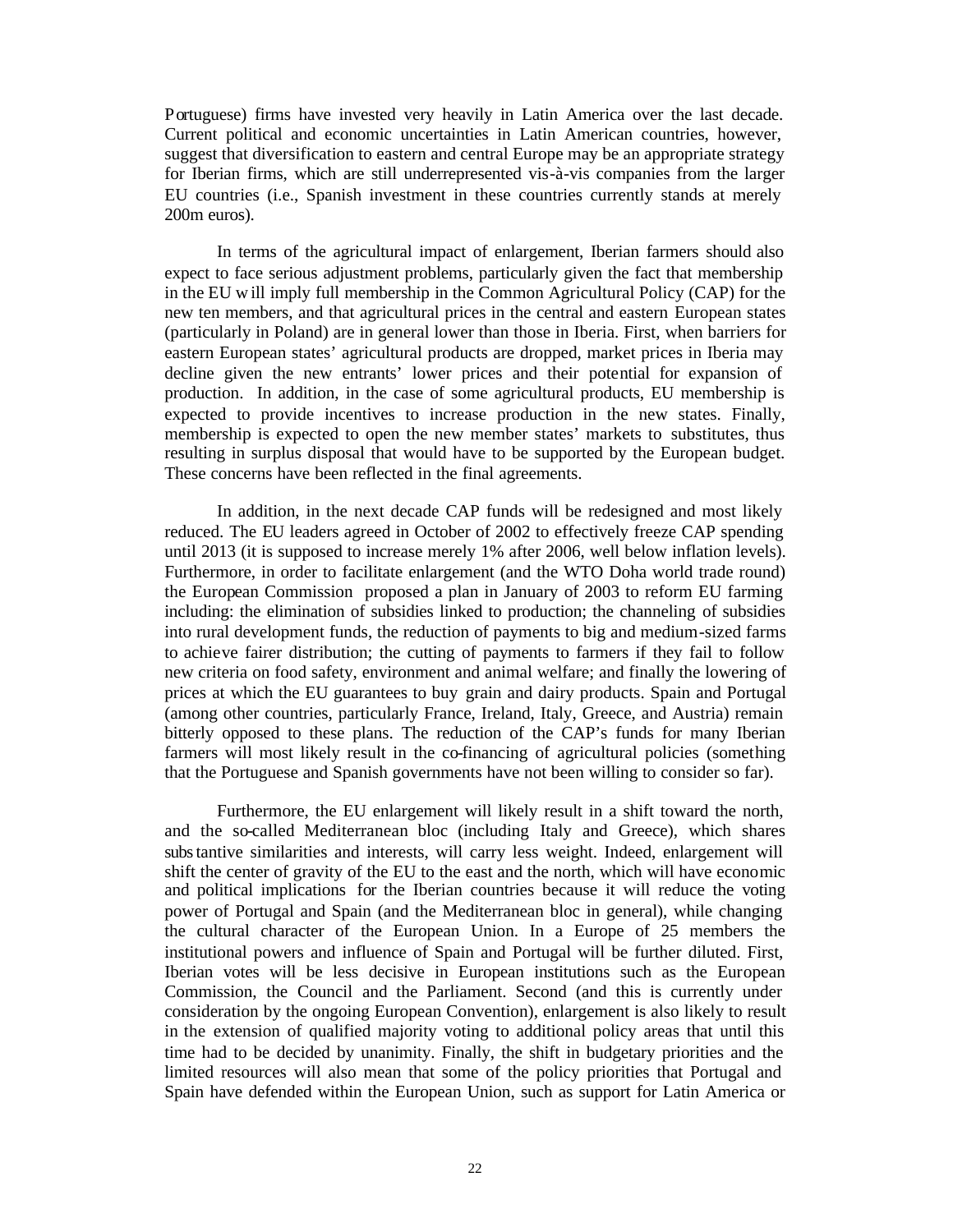Northern Africa-the Magreb, are likely to receive less attention and resources (and there is even the possibility that they may no longer be European policies).  $30$ 

Finally, from an economic convergence standpoint, given the existing income and productivity differentials with the richer countries, regardless of enlargement the Iberian states will have to continue increasing their living standards to bring them closer to the current EU average. For this to happen, it is necessary that their economies grow faster than the other rich European countries. This will require further liberalization of their labor structures (both internal and external), as well as increasing competition within their service markets, and developing a better utilization of their productive resources. In addition, convergence will also demand institutional reforms in R&D policies, in education, improvement of civil infrastructures, as well as further innovation, an increase in business capabilities, more investment in information technology, and better and more efficient training systems. Finally, a successful convergence policy will also demand a debate about the role of public investment and welfare programs in both countries. In the Iberian countries increases in public expenditures to develop their welfare state have caused imbalances in their national accounts. Yet, both countries still spend significantly less in this area than their European neighbors (i.e. Spain spends 6.3 points less on welfare policies than the EMU average). Effective real convergence would demand not only effective strategies and policies, but also a strong commitment on the part of Spanish and Portuguese citizens to this objective.  $31$ 

# **Challenges for the New Member States**

Political factors lay at the heart of the Portuguese and Spanish decision to join the European Union. Both countries wanted to strengthen their new democratic regimes and end the relative isolation that they had faced during the authoritarian years. The cases of Portugal and Spain demonstrate how important the democratic pre-requirement for membership has been to the transition to and consolidation of democracy in all three countries. Yet, the differences between 1986 and 2002 are remarkable. Portugal and Spain now have advanced capitalist economies, strong and modern states, social institutions supportive of markets, well-developed civil societies, trade unions and interest groups, and a high degree of integration between the two Iberian economies that has resulted in a cluster of interests.

When we contrast this situation with the status of eastern European countries and compare the challenges that the Iberian countries faced in the 1980s with the ones that the new states from central and Eastern Europe will face, the latter look far more daunting. In central and eastern Europe there are barely functional market economies and unstable democracies. In addition, none of the new members has a previous tradition of democ racy (except the Czech Republic). Furthermore, in the EU we now have the Single Market and Economic and Monetary Union. Finally, the current economic and political climate (particularly after 9/11) will make enlargement even

<sup>&</sup>lt;sup>30</sup> For a discussion on the effects of enlargement in Spain see José Ignacio Torreblanca, "Por fin, la ampliación: la Unión Europea tras el Consejo de Copenhague," [Finally enlargement: the EU after the Copenhagen Summit], mimeo, *Real Instituto Elcano de Estudios Internacionales y Estratégicos*, December 19, 2002.

<sup>31</sup> "La convergencia real a paso lento," in *El País*, February 14, 2000.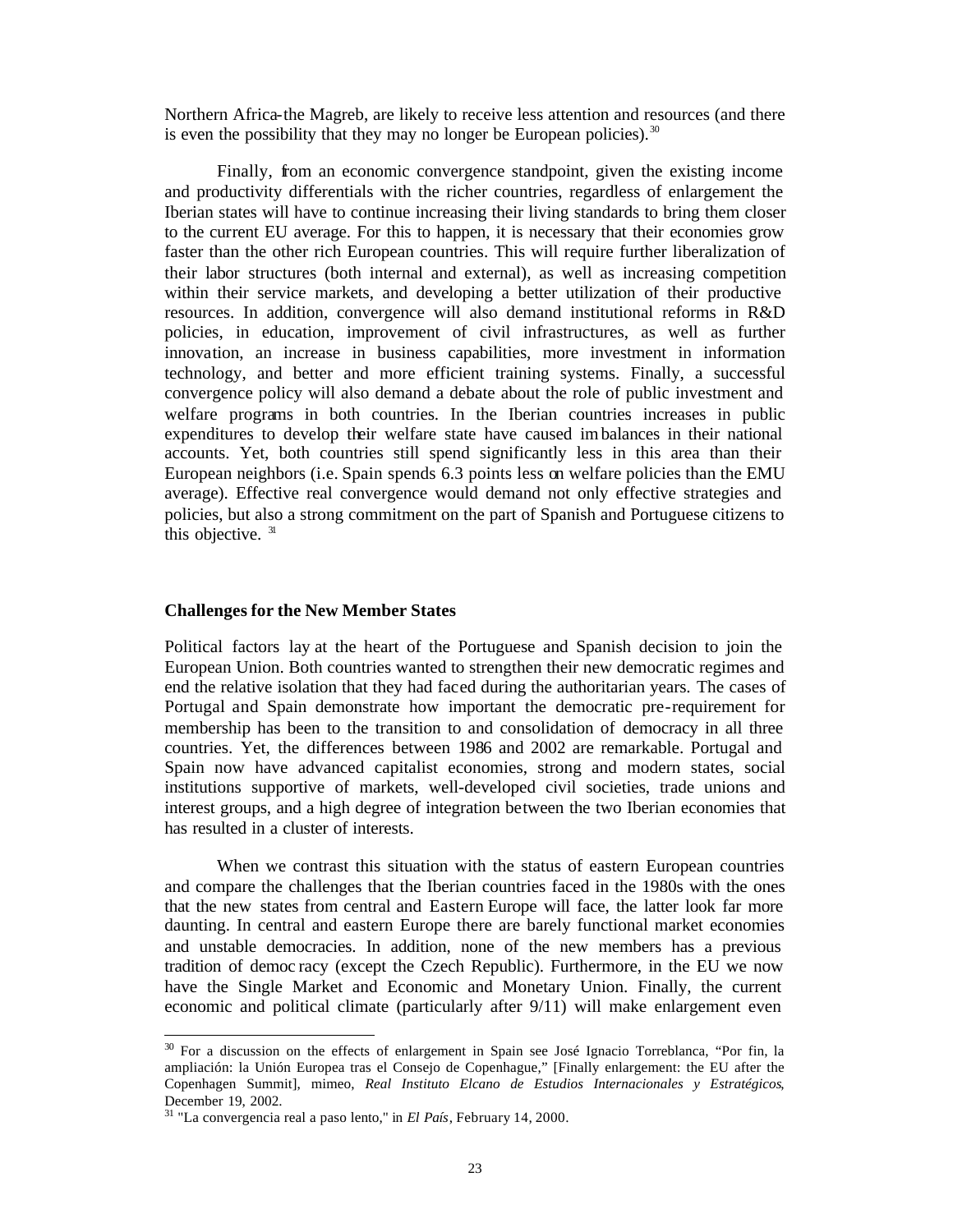more difficult. Therefore, the current enlargement process is very different and more problematic.

As in Iberia, the new member states are transforming their political and economic systems, and have adapted their regulations to the *acquis communitaire*. However, the costs of this transformation for the new ten have been so far even higher than in Iberia. Unemployment has increased up to 40% in some regions, and taxes have been increased by up to 10% as a result of the introduction of the VAT. Economic and institutional transformations ha ve exposed the weaknesses of these governments and, in many cases they have led to the return of former Communists to the governments of these countries, which has hindered the reform process.

Joining the EC was much simpler in 1986 than it is today. Since the 1986 Iberian enlargement the number of EU members has increased to 15, the Single Market and EMU have been introduced, and the Maastricht, Amsterdam and Nice Treaties (with the incorporation of new policy areas such as justice and home affairs) have been ratified. Therefore, the complexity of the *acquis communitaire* has increased dramatically and hence the difficulties that new members are likely to experience meeting it are much higher. Moreover, the differing cultural and historical experiences of the new entrants will complicate the convergence process towards a common European identity.<sup> $x$ </sup>

In addition, the economic and political environments are substantially different and even more complex. Indeed, the timing of accession was an important contributing factor to the success of Iberian integration. Not only were the Iberian economies market economies with fully institutionalized market mechanisms in place (with the parenthesis of the failed revolutionary attempt in Portugal in the mid 1970s), but also the Iberian enlargement coincided with the end of the economic recession, the lowering of oil prices, the beginning of a period of economic expansion within the European economies, and a new period of détente between the Soviet Union and the United States. Current economic (the worldwide recession) and political uncertainties (the socalled war on terrorism, the conflict in the Middle East, the Wars in Iraq), combined with the economic difficulties that Germany and other EU member estates (as well as the United States and Japan) are currently experiencing will make integration far more difficult for new members.

Furthermore, there are also significant differences in economic performance in eastern Europe. Given the scope of the new enlargement process and the disparities and geographical distance among the new entrants, harmonization is likely to be even more difficult. Some of these differences can be explained in terms of geographical proximity to the EU countries, but this factor does not explain everything.

Domestically, the integration prospects in Eastern Europe are far more complicated. In the new members economic modernization will be the result of a systemic challenge, not merely a consequence of an adjustment process like in the Iberian countries. Hence, the economic benefits will be lower and will take longer to materialize. Moreover, increasing nationalism in these countries will also hinder the cultural effects of integration. The new member states will face problems similar to those of previous entrants. Cameron (2002) has argued that the new member states will face four major domestic challenges: first, the ability to reform their administrative and

 $32$  Magone 2002.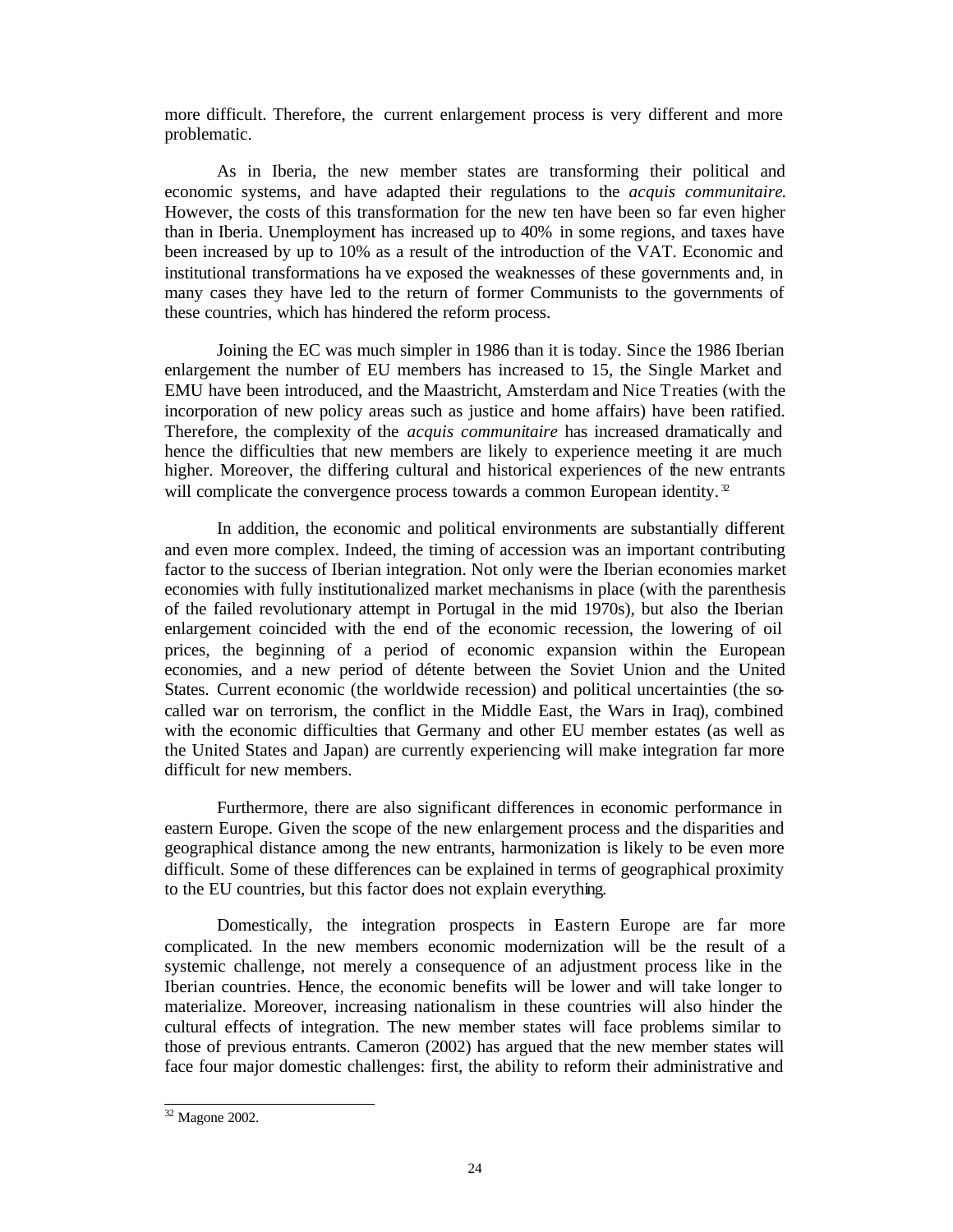institutional settings to develop the capacity to implement the *acquis*; second, the willingness to deepen the necessary reforms to transform their economies into functional market systems; third, the ability to reduce unemployment levels while addressing the structural imbalances of their economies; and finally, the political challenges to finalize the transition to membership in face of increasing opposition within (and outside) their countries regarding enlargement.

The ten new entrants will have to undergo reform of nationalized industries, tackle corruption, strengthen their judiciary system (a key problem in these countries is the lack of strong courts) and their administrative capacities to implement the EU rules (i.e. on food safety), eliminate conflicting tax rules, put an end to political cronyism and politically driven appointments to the civil service and public companies (there is widespread politization of public -sector jobs), reform their public finances, strengthen their weak economic management, reduce industry's subsidies, reform and in many cases privatize their large and outmoded public companies (i.e. in Poland 2,000 state owned companies generate one fourth of employment and GDP), introduce competition in many economic sectors, improve the overall business climate (by promoting privatization, fair taxation, deregulation, limit abuses to market power, and investment), strengthen financial regulation, develop transparent procurement procedures, and uphold EU rules. One of the consequences of concerns over the ability of these countries to move ahead in these areas (and also an outcome of Greece's integration experience) has been the inclusion of so-called safeguard clauses into the accession treaties to allow the EU to suspend privileges (such as structural funds and farm aid) in certain areas if the new member states breach the single market rules. Moreover, EU enlargement will increase competition and force the liberalization of economic sectors in these states, and the CAP will bring not just subsidies but also more regulation and competition. Finally, the ability of the new member states to prepare viable projects to qualify to be partially financed with EU funds and to raise matching funds, will also determine their success in capitalizing on EU accession.

Furthermore, the levels of financial support from European policies (cohesion and structural funds, or the CAP) will also be far more limited for the new member states compared with previous enlargement processes. The new accession treaty provides 40.8bn euros in EU aid for the ten states for the period 2004-2006 (and an additional 1bn for Poland from regional aid). This represents just 0.15% of the EU GDP. However, this figure is gross and the net transfer of funds will be even smaller after taking account of the contributions of the new member states to EU funds (with some analysts estimating that it could be as little as 12bn euros-or just 4% of the EU budget, or 0.05% of the EU GDP). Since the average per capita income of the new member states is 44% of the EU average and their GDP is just 5% of the EU's GDP, these funds will be hardly enough to help them close this gap. With this level of support it has been estimated that it will take over 20 years to narrow this gap. To put these figures in perspective: Greece has received more than 35bn euros from the EU since accession, and during the period 1994-1999, EU aid accounted for 1.5% of GDP in Spain and 3.3% in Portugal.

These difficulties will be further aggravated by the fact that the new members' farmers will have to wait until 2013 to receive the same level of support that farmers from current members receive (they will start at 25% of current EU levels in 2004). This is critical for countries in which agriculture still represents a large proportion of their economies (58.9% percent of the Polish territory is devoted to agricultural operations,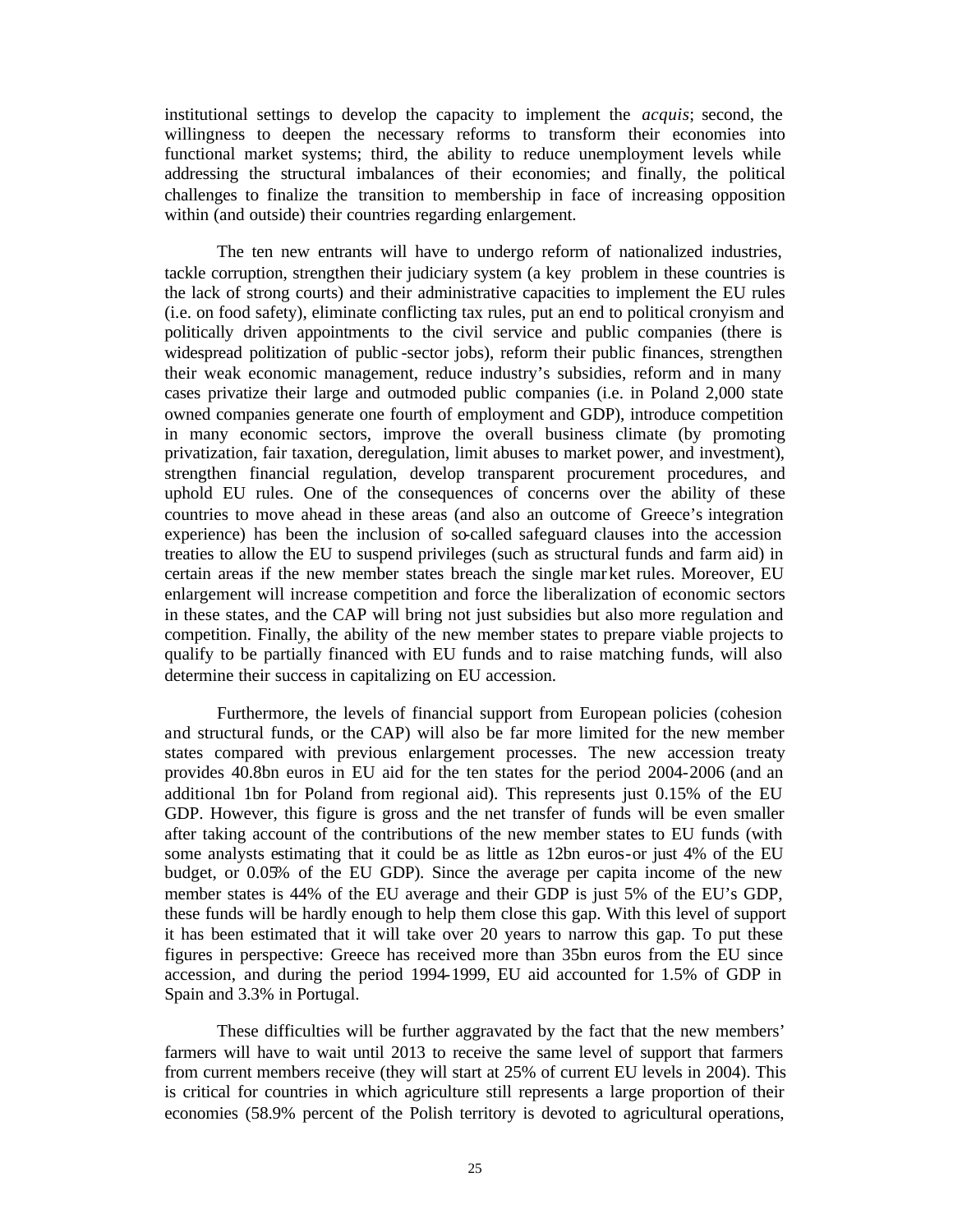and two out of ten Poles are farmers, contributing only 3.4% to the country's GDP). All of these factors fall within a hard economic context in which two out of ten Poles are unemployed, in Slovenia unemployment is 19.4%, and it is 16.5% in Lithuania. In addition, public deficits are also high (5.6% of GDP in Slovakia and 5.5% in the Czech Republic).

A key additional concern is the increasing growth of disenchantment within the new member states over EU integration. While a few years ago support was widespread and the assumption within the EU was that the biggest obstacles would come inside the existing union (according to *Eurobarometer* in 2001 only 44% of Europeans supported enlargement and expressed concerns over the costs of admitting the new states, as well as fears about labor migration), disillusionment over the accession conditions and the costs of structural reforms necessary for EU membership as well as fears of being swamped by foreign capital and influence have led to increasing discontent among the citizens of the new members states, growing Euroskepticism and the rise of anti-EU voices. Sensitive topics such as domestic issues (i.e., high levels of unemployment and the unpopularity of local governments), farm subsidies, Cyprus, immig ration, the Benes decrees, the Sudetenland dispute, or possible demands from former owners of property expropriated by Nazis and Communists in some countries, have been further soured by the global economic slowdown and the accession conditions (particularly the decision to limit migration during the first seven years). According to *Eurobarometer*, support for enlargement is running at about 65% (with support ranging from 80% in Hungary and 60% in Poland, to barely 50% in the Czech Republic), but given increasing political resentment, there is a serious risk that one (or more) of the new members may vote "no" in the forthcoming accession referendums, particularly if voters decide to stay away from the polls. Approval is no longer a certainty.<sup>33</sup>

Theses challenges are compounded by the uncertainties over the course of the institutional reforms of the European Union. The risk of institutional decision-making gridlock is a real possibility. The logistical issues of ruling an institution with 25 members will be daunting, from logistical issues, to languages, to decision-making processes. One of the key questions is what kind of institutional reforms will result from the ongoing European Convention. Some of the outcomes from the Convention may include: more qualified majority voting (i.e. over issues such as taxation, or justice and home affairs), EP co-decision, a new system of EU presidency that will eliminate the current system based on a six-month rotation among member states, and an increasing role for national parliaments. While some of the larger countries (France and Britain) are pushing for a stronger EU presidency, the smallest states are arguing in favor of a strong European Commission that will act as its biggest ally and protector (but it will also require reform because 25 commissioners may be too many). It will be in the best interest of the new members to uphold the current decision making system based on consensus as opposed to majority vote with a strong European Commission. In the end, the key will be to build a Constitution of Europe that reflects the vision of the peoples of Europe. Unfortunately, for decades most governments across Europe have been treating public opinion as an obstacle to be circumvented or simply ignored. Consequently, voters' skepticism has grown and European citizens are getting tired of being told what to do by political elites in matters concerning the European Union. Politicians can ignore this at the ir own peril.

<sup>33</sup> See Stefan Wagstyl "EU accession states woo the voters," in *Financial Times*, January 9, 2003, p. 4.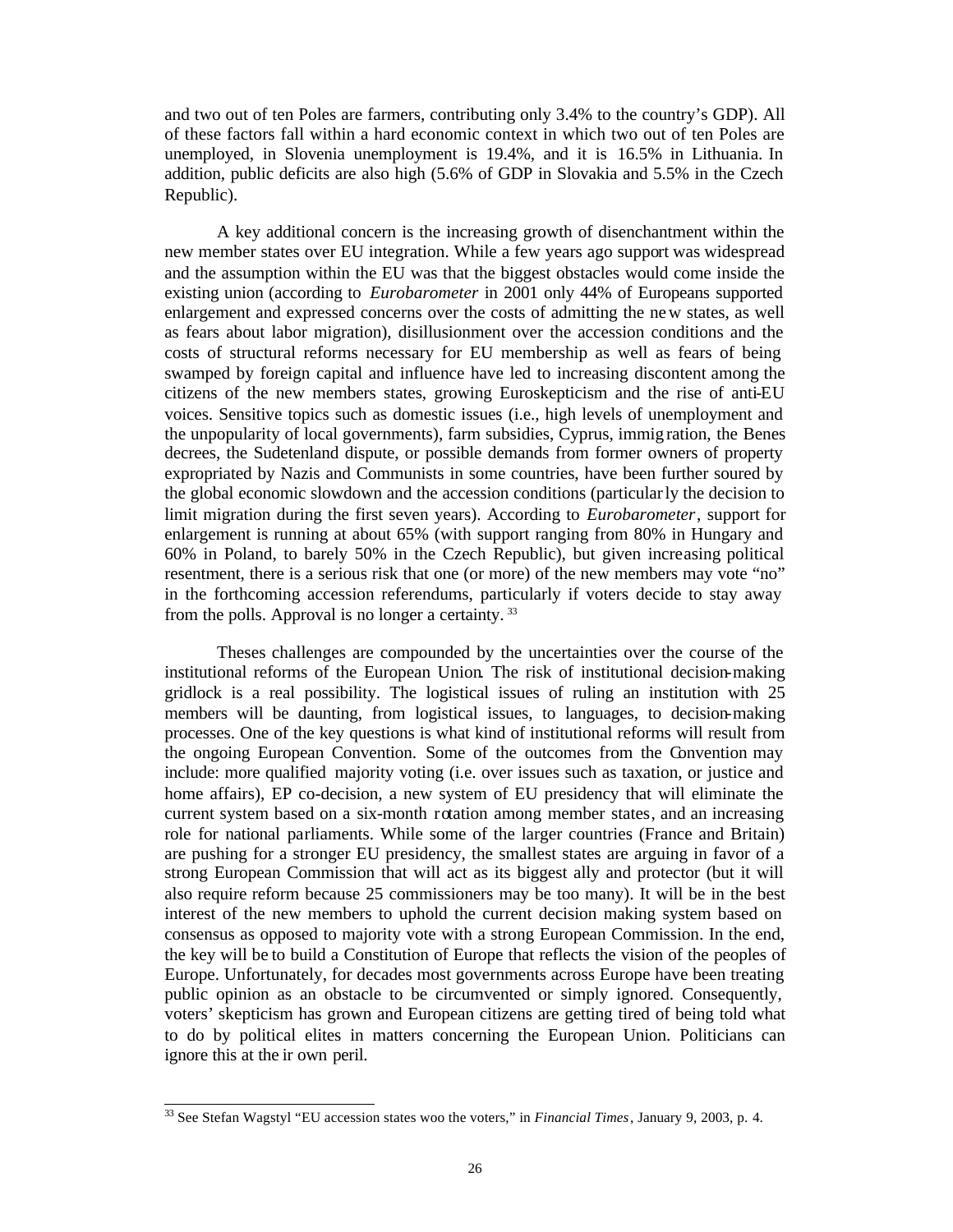# **Iberian Lessons for Post-Communist Europe<sup>34</sup>**

l

The Iberian enlargement process provides useful feedback for the ongoing process, not only for negotiation strategies, but also in terms of the consequences of membership. $\delta$ What are the Iberian lessons for post-Communist Europe?

First, any negotiations (even with the EU) should not be based on an "us versus them" approach, but instead on a "them versus them" that will allow the new member states to take advantage of divisions among current member countries. Poland has played this strategy quite skillfully so far. In addition, although the new members (like Portugal and Spain before) will find themselves on the same side on many issues (i.e., on social questions, on the EU structural funds, and on the concept of cohesion), each new member should develop its own ad hoc coalitions w ith other members based on common interests. The Iberian experience shows that despite similar interests and objectives, after sixteen years there has not been a consistent approach to EU negotiations between Portugal and Spain. They have often cooperated, but they have also worked separately and with other EU members. The Portuguese and Spaniards choose alliances depending on the issue at stake.

Furthermore, one of the most important lessons from the Iberian enlargement is that the terms of accession are not always final. Renegotiations after accession are possible and compensatory mechanisms can be developed. Therefore whatever the accession terms for 2004-2006, the focus of the new member states should be on 2006, when the EU will start its next seven-year budget period.<sup> $\text{\textdegree}$ </sup> The focal point should be on accession economics instead of development economics. The EU will pursue stability and homogenization, but the new member countries will want to promote growth. In this regard, the Iberian experience shows that the center of attention of the new countries should be on finding the best ways to maximize the benefits of membership once they are in. A selfish strategy that would look only at their particular needs is also bound to fail. The new members also need to look at their potential contributions to the EU and the model of European integration that they want to build. Paraphrasing President Kennedy, they should ponder, not only what the EU can do for them but also what they can do for the European Union. This should not be a zero-sum-game but instead a positive-sum-game.

<sup>&</sup>lt;sup>34</sup> I would like to thank Jeffrey Kopstein, Ramón de Miguel, Kalypso Nicolaidis, George Ross, and Franciso Seixas da Costa for their valuable comments during the last roundtable of the conference: *From Isolation to Europe: 15 Years of Spanish and Portuguese Membership in the European Union.* Minda de Gunzburg Center for European Studies, Harvard University. November 2-3, 2001. Their comments inform this issue.

<sup>&</sup>lt;sup>35</sup> Some observers have noted that these new members may learn even more from Greece than from Portugal and Spain. In Greece for instance, the government was reluctant to cede control of vital economic sectors, it was behind in consumer protection, environmental and competition policies, and corruption was a systemic problem. In addition Greece had weak civil institutions, which slowed the convergence process. For years Greece squandered the opportunities of EU membership through poor fiscal management, corruption, political cronyism, justice mismanagement, and misadministration and mismanagement of domestic and European funds. While fiscal discipline has been achieved, the change of attitudes and values is still a pending issue. See "Is Poland the new Greece? Why Warsaw's entry into the European Union may be rough," in *Financial Times* . Monday December 9, 2002, p.11.

<sup>&</sup>lt;sup>36</sup> This agreement allowed Spain to sustain a positive trade balance with the Ten of 305,000 million pesetas in 1984. At this time, Spanish exports to the EC were 43. 3% of the total exports, while imports from the EC represented 32.3% of total imports. These favorable results for Spain were negative for the EC, which tried on the accession negotiations to correct this situation. See Fernández Guerrero et al 1989, pp. 145-59.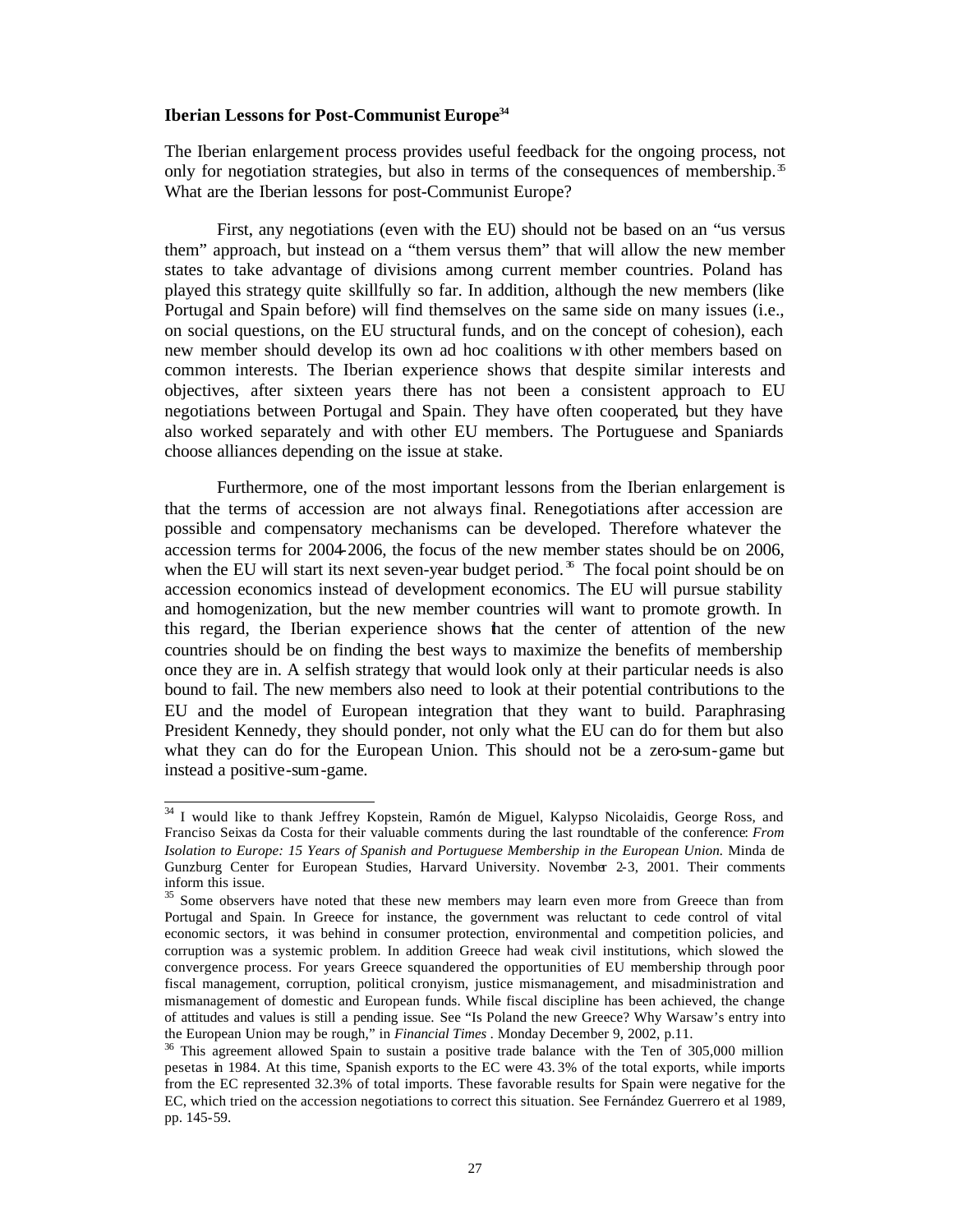Thirdly, the experience of Portugal and Spain demonstrates the limits of peer pressure and the ability of the *acquis communitaire* to force change. In successive enlargement overviews, the Commission has pointed out the need of the new ten to combat corruption, economic crime, strengthen independent judiciaries, and develop the capacity to implement the *acquis*. However, both Spain and Portugal (and Greece) have had (and still face) problems in all of these areas.

The Iberian enlargement also illustrates that patterns of migration can be reversed. Both Spain and Portugal were made to wait for accession in the 1980s, partly over immigration fears that never did materialize. As in 1986, the new treaties of accession have established a period of seven years for the new member states of central and Eastern Europe. Fears of uncontrolled migration were not substantiated after 1986, (or even after the seven year transition period). On the contrary, as a consequence of improved economic conditions in Iberia, one of the key results of EU access was that by 1995 there were 100,000 fewer Spaniards and 110,000 fewer Portuguese living in other EU member states than before enlargement. Furthermore, the reverse process took place when thousands of Europeans (particularly from Germany and Britain) migrated to Spain. Such concerns are likely to be unfounded again with the new member states.

The European Commission estimates that 70,000 to 150,000 workers (out of a population of 350 million people) could migrate from Eastern Europe to the current EU states. This is hardly a large number. The continuing existence of language, cultural, and structural barriers will most likely continue hindering labor mobility in an enlarged Europe. In addition, the rapid economic growth of the eastern European countries (particularly compared to some of the current EU members, like Germany) is likely to have the same effect that it had on migration patterns in Spain and Portugal after 1986. Finally, although it is likely that migration will cause difficulties in particular regions (particularly on the eastern border zones of Austria and Germany) and industries, the problem my not be too much migration from the east but instead too little. Given the ageing of the EU population and the low fertility rates it will be important to facilitate the migration of more young people from eastern European countries. In the end, instead of displacing local people from the labor market or lowering wages, immigrants from the new member states will contribute to the host economy by adding value, creating jobs, and pushing up wages because these workers will now be able to work legally (several hundred thousand currently work illegally in the EU).<sup> $\pi$ </sup>

It is also necessary to note that the success of the Iberian countries was largely influenced by the support that they received from the EU funds. During the 1994-1999 period, EU aid accounted for 1.5% of GDP in Spain and 3.3% in Portugal. EU funding has allowed rates of public investment to remain relatively stable since the mid-1980s. The percentage of public investment financed by EU funds has been rising since 1985, to reach average values of 42% for Portugal, and 15% for Spain. Moreover, the European Commission has estimated that the impact of EU structural funds on GDP growth and employment has been significant: in 1999, GDP rose by 9.9% in Portugal and 3.1% in Spain. These funds, which amount to just over one -third of the EU budget, have contributed significantly to reduce regional disparities and foster convergence within the European Union. As a result major infrastructure shortcomings have been

<sup>37</sup> See "UK leads way on opening borders to new workers," in *Financial Times* , Friday December 13, 2002, p.2; and "Fears of big move west may be unfounded," in *Financial Times*, Tuesday December 2, 2002, p. 4.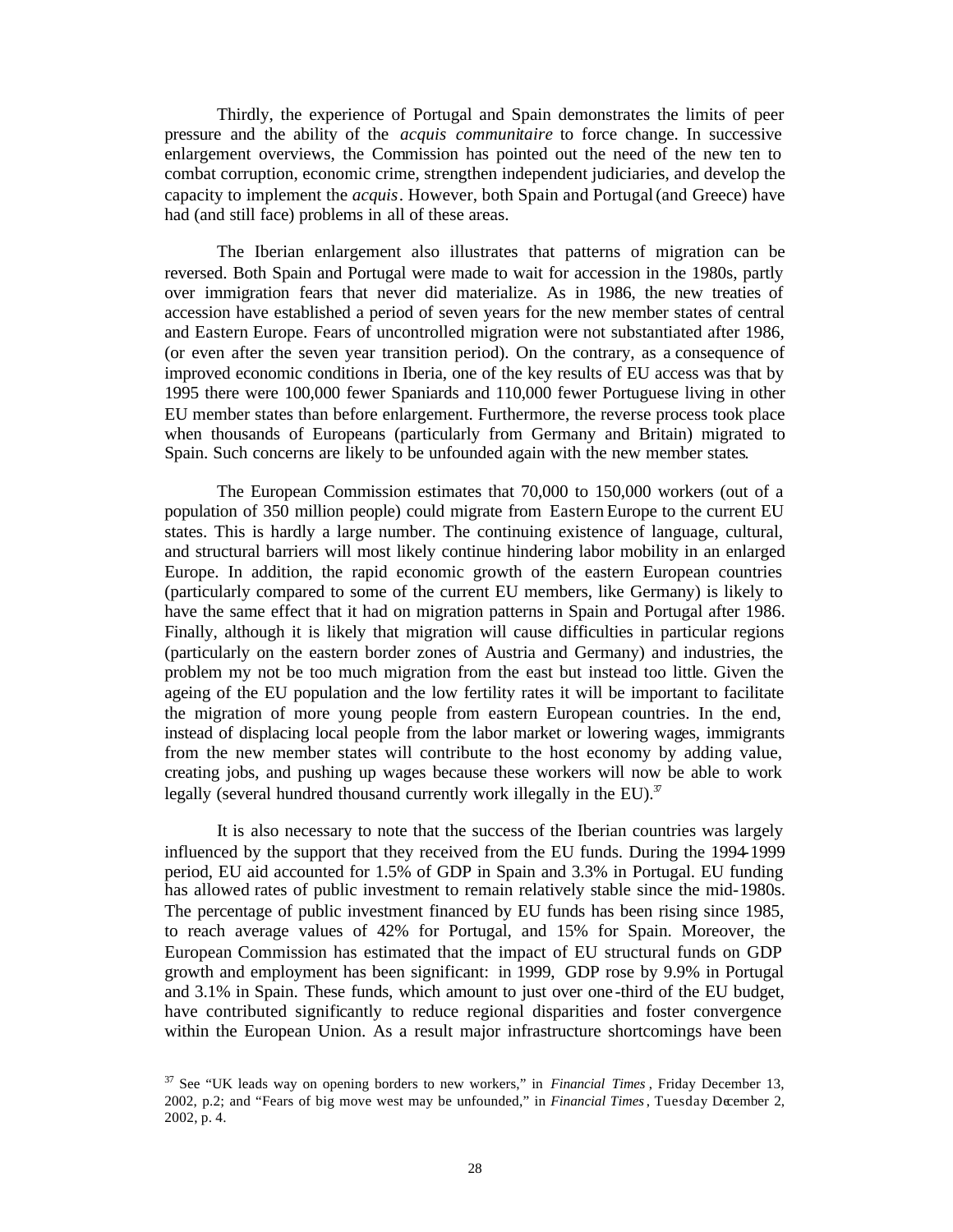addressed and road and telecommunication networks have improved dramatically both in quantity and quality. In addition, increasing spending on education and training have contributed to the upgrading of the labor force. In sum, these funds have played a prominent role in developing the factors that improve the competitiveness and determine the potential growth of the least developed regions of both countries.<sup>38</sup> We have seen, however that new member states should not expect the same level of aid. Therefore, adjustment costs will be higher and it will take them longer to catch up.

 Yet, while acknowledging the critical role played by EU funds in the success of Iberian integration, it is also important to stress that successful integration is not only a budgetary issue. On the contrary, the Iberian experience demonstrates that the main benefits of integration derive from the opportunities that it generates in terms of trade and foreign direct investment. Portugal and Spain show that a critical factor to determine the final outcome of integration will depend upon the pattern of investment, which would bring about important dynamic effects. Dynamic effects should be more important than static ones. Indeed, the process of opening to international trade improves potential for growth, lowers production costs, and reduces the risk premium in response to a brighter macroeconomic outlook, which results from economic reforms. These developments help account for the increases in FDI in Portugal and Spain (where it reached a peak of 2.7% of GDP in 1990). FDI, in turn, has had very positive implications for the Iberian economies because it has facilitated the transmission of technology, has paved the way for advances in productivity and, therefore, it has fostered an increase in the potential GDP growth of both economies.

The difficulties that the Iberian economies experienced in the early 1990s provide an additional lesson for new members, namely that "automatic pilots" do not work. The credibility of monetary and economic authorities cannot be built by attaching it to semi-rigid institutional mechanisms (like Spain and to a lesser extent Portugal tried to do in the late 1980s and early 1990s with European Monetary System [EMS] membership). On the contrary, credibility has to be earned through the adequate management of existing discretionary powers. In addition, the Iberian EMU integration shows that the consolidation of integration processes is contingent on an adequate coordination of macroeconomic policies among members prior to the (possible) adoption of a common currency. In Portugal and Spain EU integration has required a set of measures including increasing competition, privatization of public enterprises, industrial restructuring, and deregulation. These measures have translated into efficiency gains, which have been reinforced by a more stable macroeconomic framework. At the same time, lower inflation and fiscal consolidation have led to lower real (and nominal) interest rates, which, in turn, have resulted in higher sustainable growth. However, there have also been short-term costs associated with monetary integration. Indeed, the losses of the exchange rate and of monetary sovereignty require a process of nominal convergence and fiscal consolidation, as well as higher cyclical correlation for euro membership to be successful. This should be taken into account for future eastern European economies.

The Iberian enlargement also shows that prior to monetary integration, candidates must carry out a process of modernization and nominal convergence without fixing their exchange rates. An additional lesson is that financial institutional reform does not necessarily force institutional change s in other areas (i.e. the labor market, or

 $38$  See Sebastian, Miguel, 2001, "Spain in the EU: Fifteen Years May not be Enough" pp. 25-26.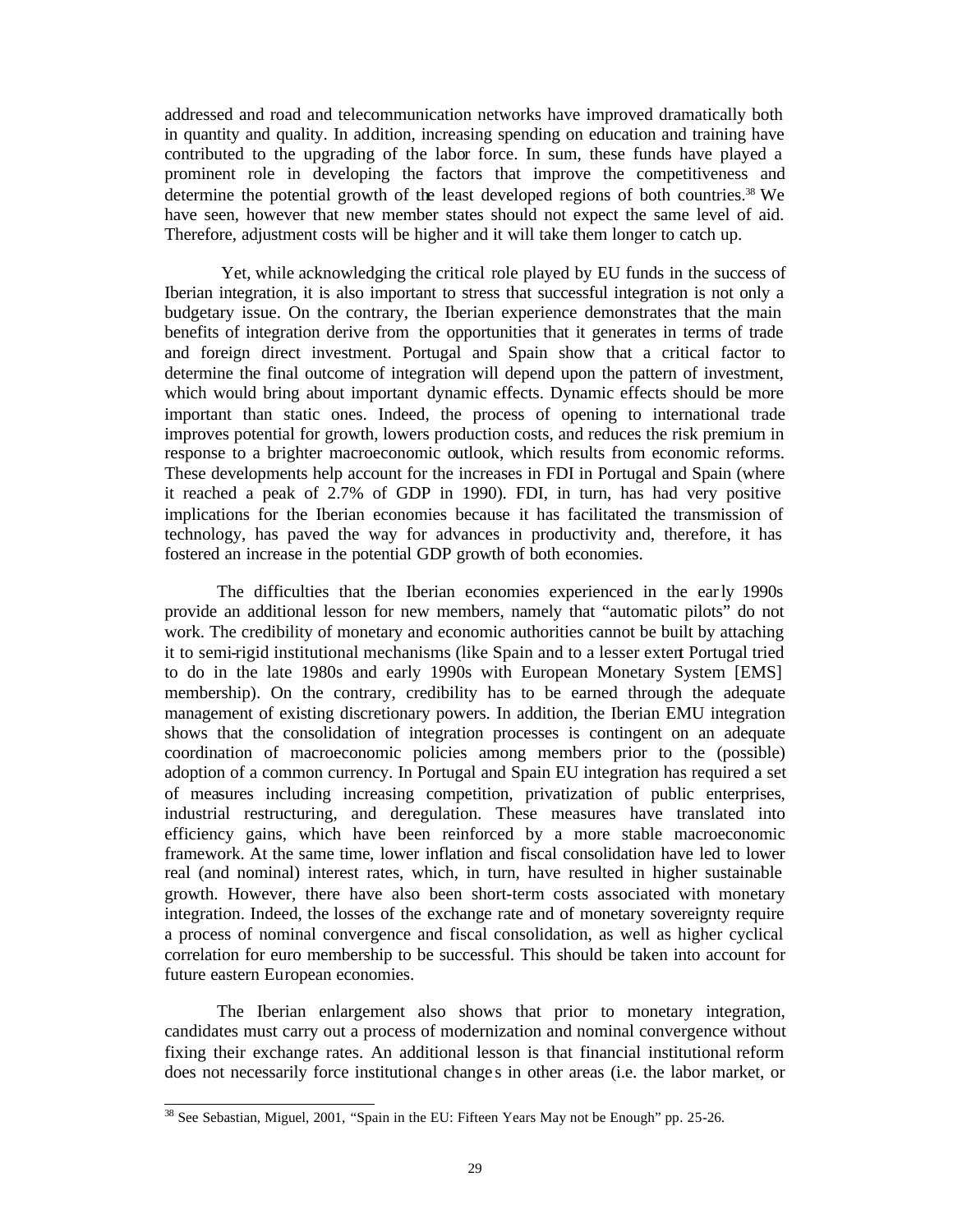fiscal policies). The virtual collapse of the European Monetary System in 1992 caused in part by successive devaluations of the Iberian currencies showed the limits of financial and monetary instruments to impose institutional reforms in other areas and to balance domestic and external economic objectives. Institutional reforms require actions and policies on the part of the governments that are willing to pay the short-term political price for unpopular policies. The jury is still out regarding the domestic institutional impact of Economic and Monetary Union.

One of the important lessons from the Iberian enlargement should be that economic success drives public opinion. In Iberia the greatest consensus elicited toward the EU is largely instrumental. The image of a "European Community" among Iberian people is very weak. Indeed, they perceive the EU as an economic community, not so much as a community of Europeans. The *Eurobarometer* and CIS polling data show that the perceptions from Iberian citizens about the personal and collective benefits derived from EU membership are one of the key factors that help explain their attitudes towards the process of European integration. Hence, approval of Europe seems to coincide with economic cycles: low during economic recessions, and high during periods of economic growth.

Finally, while Portugal and Spain had pursued feverishly their integration in the Community, the effects of EU integration have not always been favorable to both countries. As we have seen, both in manufacturing and in agriculture, there has been both trade diversion and trade creation, which implied more adjustment problems, since greater import penetration led to a contraction in domestic production. This was particularly true in the case of the Iberian manufacturing sector. Factors such as the behavior of the exchange rate, or the strategies of multinational companies with subsidiaries in both countries also played a critical role in the final outcome of integration. This analysis proves that the expected static effects, which were not always favorable to Spain and Portugal, should not be the main economic expectation behind the ten's entry into the European Union. Based on the Iberian experience dynamic effects, on the contrary, provide an important rationale to support integration. Over the long run, they will affect the rate of economic growth of the new member states, which will be largely influenced by investment patterns, by the efficiency with which these resources are used, and finally, by their distributional effects among regions.

#### **Conclusions**

While the short-term outlook can be difficult, the economies of the candidate countries have already been transformed by the prospects of EU entry. From an economic standpoint, although central and eastern European countries have low GDP per ca pita, they are growing very quickly (and certainly faster than most of the EU economies). For the new members a key benefit will be additional FDI (currently 78% of the investment in the ten member states comes from the EU). Market oriented reforms have also taken place over the last decade in all ten countries and they have been compounded by private investment, including foreign direct investment. As a result the private sector in many of the ten countries is flourishing and showing resourcefulness in competitive markets. The European Commission has estimated that membership could help raise the annual economic growth rate of these ten countries by an extra 1.3 to 23.1 percent. In addition, these countries already compare well in surveys of global competitiveness vis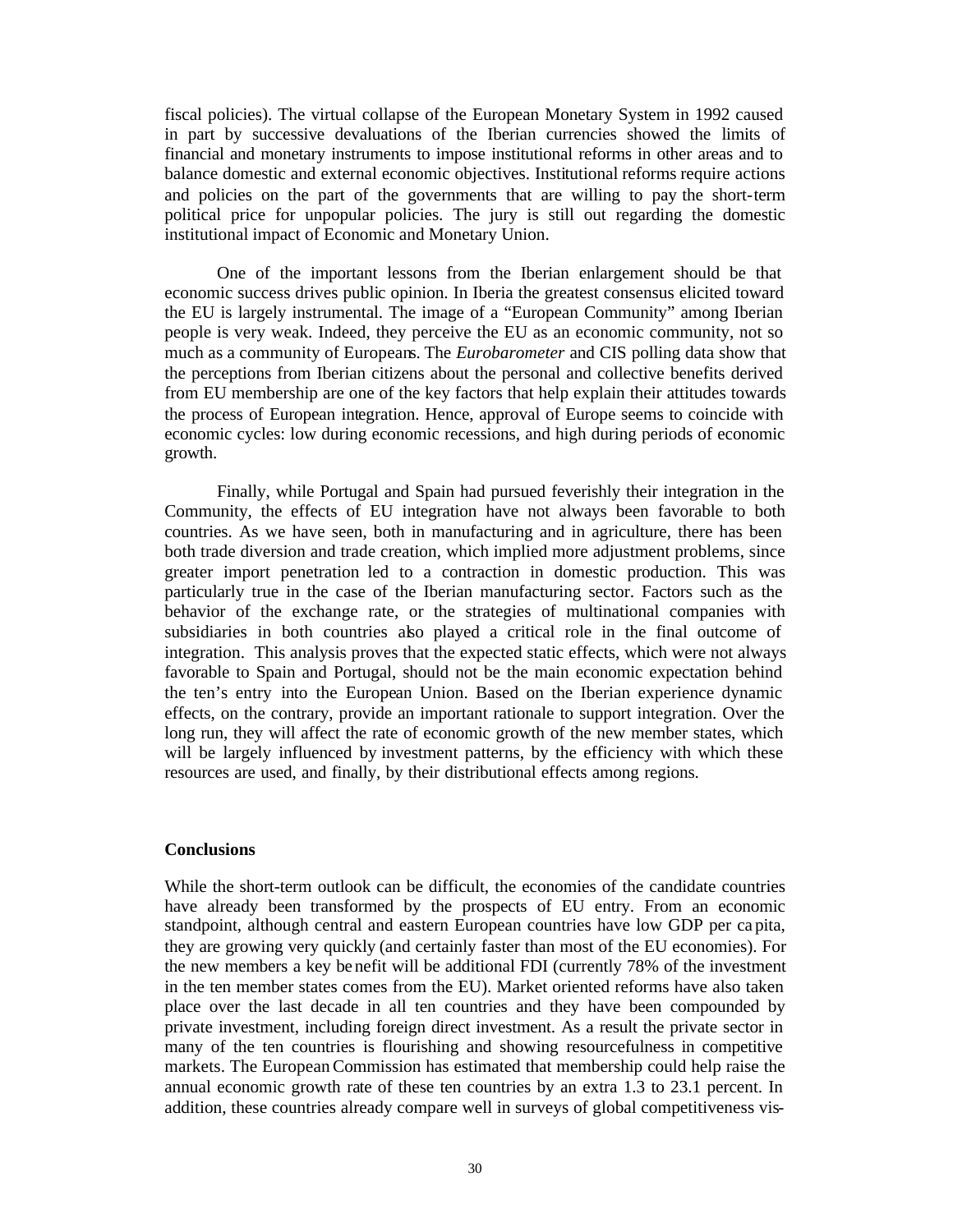à-vis EU members (i.e., the World Economic Forum [WEF] ranks Hungary and Estonia above Portugal, and Slove nia, the Czech Republic and Poland above Greece). Longterm prospects for growth are also good because of the region's low-cost labor, its skilled workers, and its proximity to western European export markets. These countries have become quite flexible because the drive to dismantle the communist apparatus has led to the development of a more open administrative environment than in may EU members and more labor flexibility.<sup>39</sup> Moreover, producers from the new member states will now have access not only to their respective national markets but also to the European market. This will offer incentives for investment and will allow for the development of economies of scale, which in turn will result in more competitive products in the European markets. Furthermore, the entry of these new states to the EU will make their citizens European citizens, thus ending some of the discrimination that these emigrants are currently suffering. Finally, access to the EU cohesion and structural funds will facilitate the accession of new members. Indeed, the structural and cohesion funds, and the CAP (limited as they will be) are powerful support instruments to mitigate the negative impact of accession.

For the Iberian countries and the new central and eastern European member states the EU symbolizes modernization and democracy. In Iberia, the European integration process has facilitated the re-incorporation of both countries into the international arena, has contributed to the legitimacy of the new democratic regimes, has acted as a buffer in controversial issues (such as the process of decentralization in Spain, or the implementation of economic reforms), and has facilitated and accelerated the process of convergence and modernization of financial, commercial, and manufacturing structures. The idea of Europe became a driving force that moved reforms forward and it was a fundamental factor for bringing together political stabilization, economic recovery, and democratic consolidation. As we look to future research agendas, it is important to stress that while the majority of the research in this project has focused on the policy effects and the influence of EU policies on the Iberian countries, it is also imperative to study the impact of EU membership on domestic institutions.<sup>40</sup>

Despite all the significant progress accomplished over the last sixteen years, the Iberian countries still have considerable ground to cover. At a time in which the European Commission is reporting that the EU is 'losing the battle on competitiveness,' in a list of 44 indicators, including economic performance, reform, employment, and research, Portugal and Spain (together with Greece) are among the worst countries in the majority of the areas. $41$  Lack of political willingness to reform and sluggish growth

 $39$  For instance, according to the WEF starting a company in Poland takes 3 permits against an average of 5 in France and 10 in Italy. See "Into the west," in *The Financial Times*, July 22, 2002. Spain in contrast, is listed by the European Commission as the country in which the cost to create a business are the highest (1,572 euros when the EU average is 250), and the second in which the process is the slowest (24 days, twice as much than the EU average, only Italy is behind with 35 days). According to the Commission some of the key difficulties include: administrative barriers, difficult access to financing, bankruptcy provisions, employment protection, discrimination against women, and inadequate education and training. <sup>40</sup> See Morlino 2002.

<sup>41</sup> See "The EU 'is losing battle on competitiveness'," in *Financial Times*, January 13, 2003, p.3. Spain has lost 3 positions (is listed at number 20) in the last Globalization Index published by *Foreign Policy* (January/February 2003, no. 134, p. 60) and Portugal is listed at 14. In addition the *World Economic Forum* has placed Spain and Portugal among the least competitive countries in the European Union (only Greece is behind) in its *Report on Global Competitiveness*. This report examines economic conditions in 80 countries focusing on two main indexes: MICI (Microeconomic Competitiveness Index), which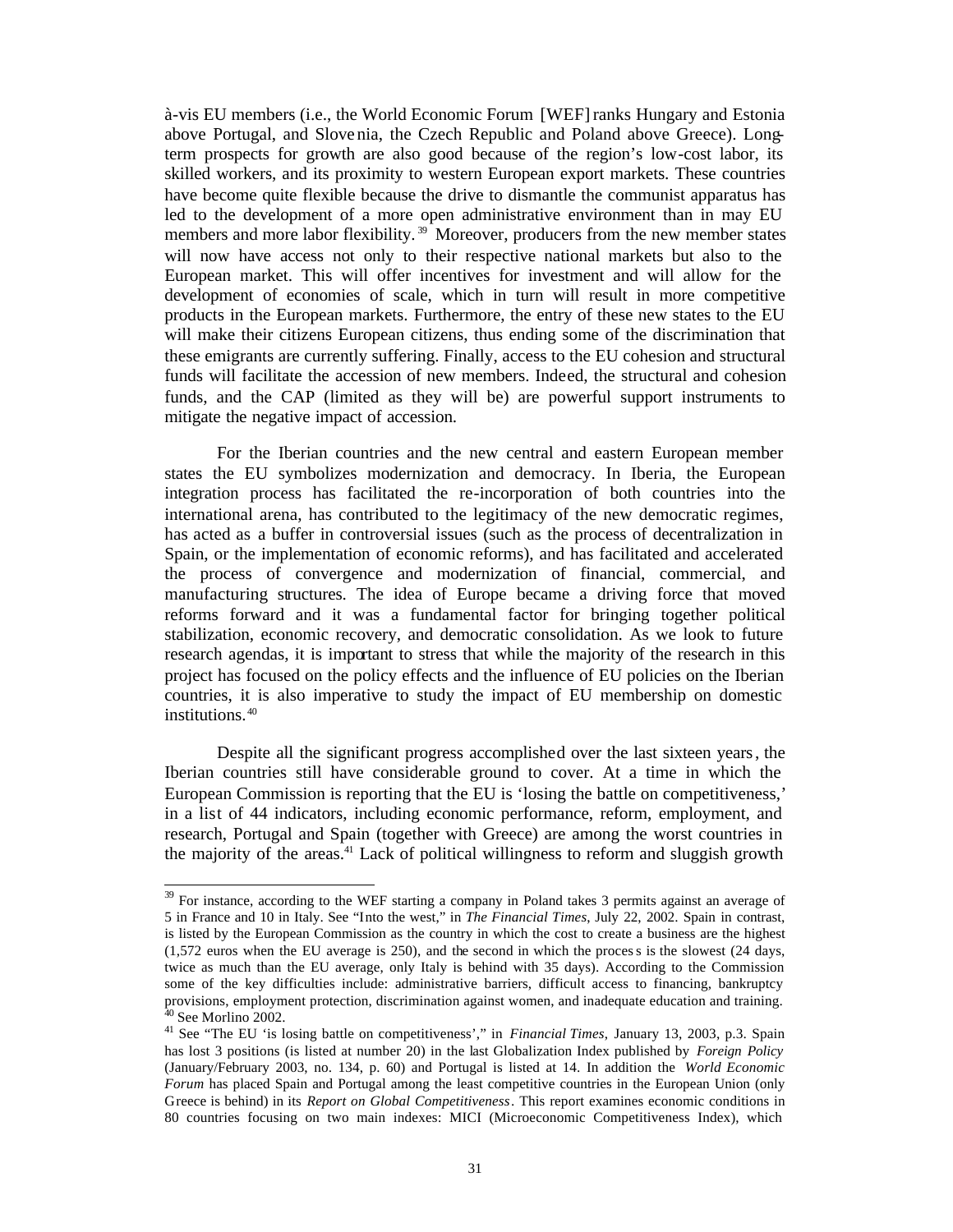will hinder further the convergence process. At the same time, differences in economic performance will be exacerbated within the EU by the accession of the central and eastern European states. Indeed, with the new ten member states joining, there is an increased risk of a "two-tier" Europe where some countries will do better than others. The EU has limited direct powers to force outcomes. The experiences of Portugal and Spain show that the influence of indirect EU recommendations on policy and demonstration effects has been greater than direct action. Hence, it is not surprising that European states, and particularly the Iberian countries, are failing to live up to the ambitious targets established in the European Council of Lisbon in March of 2000, which aimed at making the EU more competitive. While EU membership will facilitate (and in many cases ameliorate) adjustment costs and will provide impetus for reforms, the experience of the Iberian countries shows that this is no substitute for the domestic implementation of reforms, which should proceed further in areas such as labor, product, and capital markets. The success of enlargement and institutional reforms will hinge to a considerable degree on the ability of European leaders to implement reforms in the face of domestic resistance and increasing skepticism about enlargement. The enlargement process and the new Convention will largely determine the future of Europe. Lack of progress will bring institutional paralysis and losses of competitiveness. The survival of the European model is at stake.

measures the quality of business development, and the GCI (Growth Competitiveness Index), which examines growth perspectives in 5 -8 years based on macroeconomic stability.